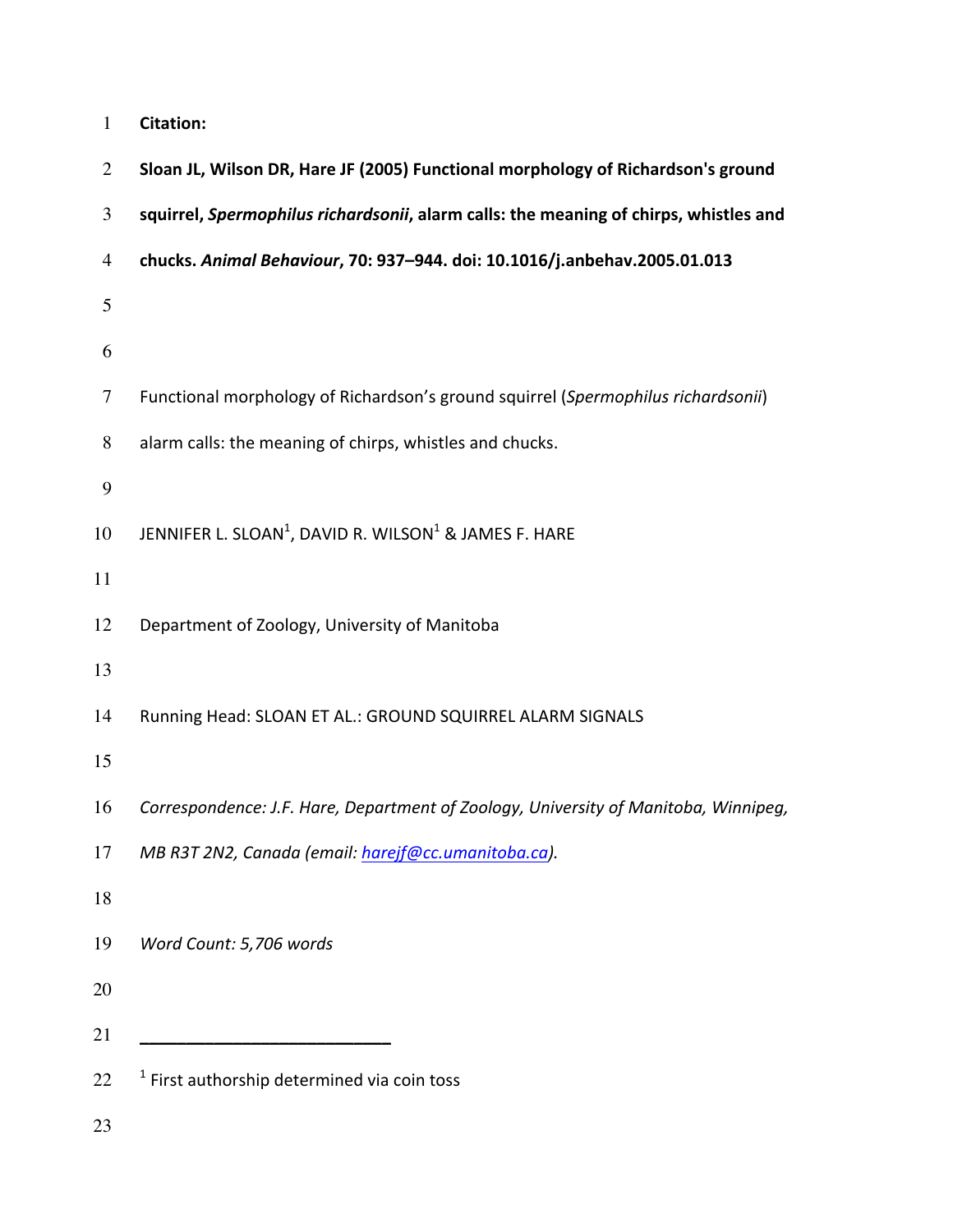24 Repetitive alarm vocalizations of Richardson's ground squirrels (Spermophilus 25 *richardsonii*) vary in terms of the acoustic structure of their primary syllables and the  $26$  inclusion of brief, lower amplitude, frequency-modulated elements trailing those 27 syllables which we term "chucks". Chucks are included in calls of both males and 28 females and increase in prevalence with the proximity of the caller to the alarm-evoking 29 stimulus. Further, chuck presence is not independent of primary syllable type: chucks 30 follow primary syllables that have constant frequency and diminishing amplitude 31 producing a "whistle", but do not trail primary syllables with diminishing frequency and 32 non-descending amplitude spectra ("chirps"). Playbacks to free-living squirrels of 33 repeated alarm calls having whistle- or chirp-like primary syllables and factorially 34 combining those with chuck presence or absence revealed that chirp-like syllables  $35$  elicited greater vigilance from call recipients during signal propagation. The addition of 36 chucks to the end of primary syllables of either type, however, increased initial vigilance 37 duration, and both the proportion of time devoted to vigilance during and after signal 38 reception. Chucks thus promote increased and lasting vigilance on the part of call 39 recipients. Beyond enhancing vigilance, however, the inclusion of frequency-modulated 40 chucks and chirps facilitates the orientation of receivers to the signaler. Multiple 41 acoustic parameters of Richardson's ground squirrel alarm vocalizations thus interact to 42 communicate information regarding several aspects of a predator encounter. Receivers 43 utilize such information to their advantage, affording greater attention to calls that 44 would be more readily located by predators, and hence are more costly for signalers to 45 produce.

2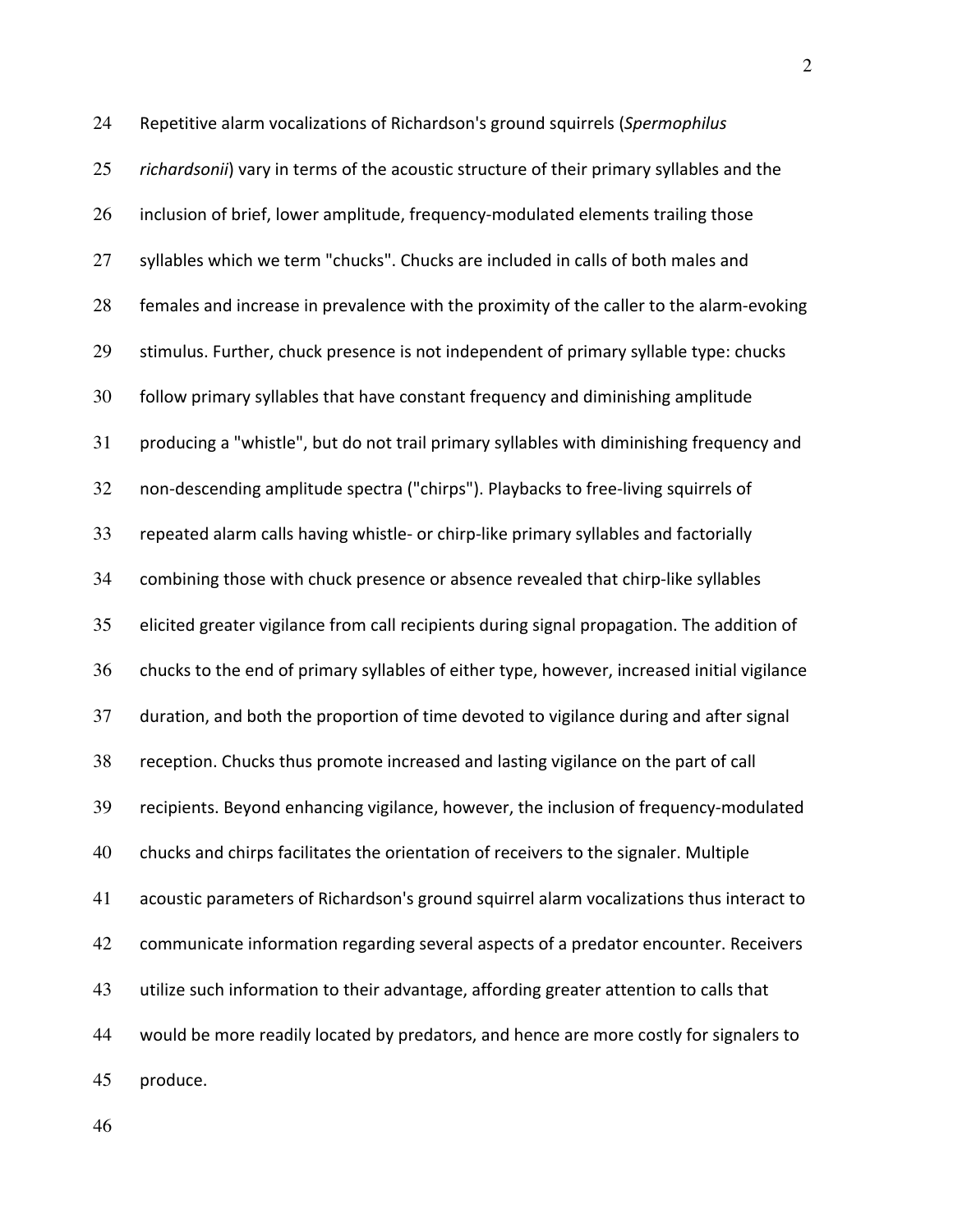47 Alarm signals warn conspecific and sometimes allospecific individuals of potential 48 danger posed by predators. Considerable diversity exists, however, in the nature of the 49 information conveyed by these signals. Specific attributes of predators may be encoded,  $50$  such that referential information allows signal recipients to respond in a manner that 51 best suits certain predator types or characteristics (referential alarm signaling: Seyfarth 52 et al. 1980; Cheney & Seyfarth 1988; Pereira & Macedonia 1991). Information regarding 53 the situation imposed by the encounter may also supplement or take the place of 54 referential information (situationally-specific alarm signaling: Ficken 1989; Blumstein 55 1995; Blumstein & Arnold 1995) as is the case where signals convey response urgency 56 (Warkentin et al. 2001).

57 Decoding the information conveyed in a given signal affords insight into the biology 58 of the organism, and into the basic economics by which natural selection operates in 59 refining communication (Marler 1955; Klump & Shalter 1984). Such insights are 60 garnered, however, only via comprehensive consideration of both the circumstances 61 surrounding variation in signal production and documentation of the response to such 62 signals, thereby addressing the perception of the signal by potential receivers (Evans et 63 al. 1993; Macedonia & Evans 1993).

64 Davis (1984) reported productional specificity in the alarm calling system of 65 Richardson's ground squirrels, wherein squirrels produced short "chirps" in response to 66 aerial predators, and longer "whistles" that were often repeated in response to 67 terrestrial predators. Warkentin et al. (2001) noted, however, that such productional 68 specificity could result from the more imminent threat imposed by faster approaching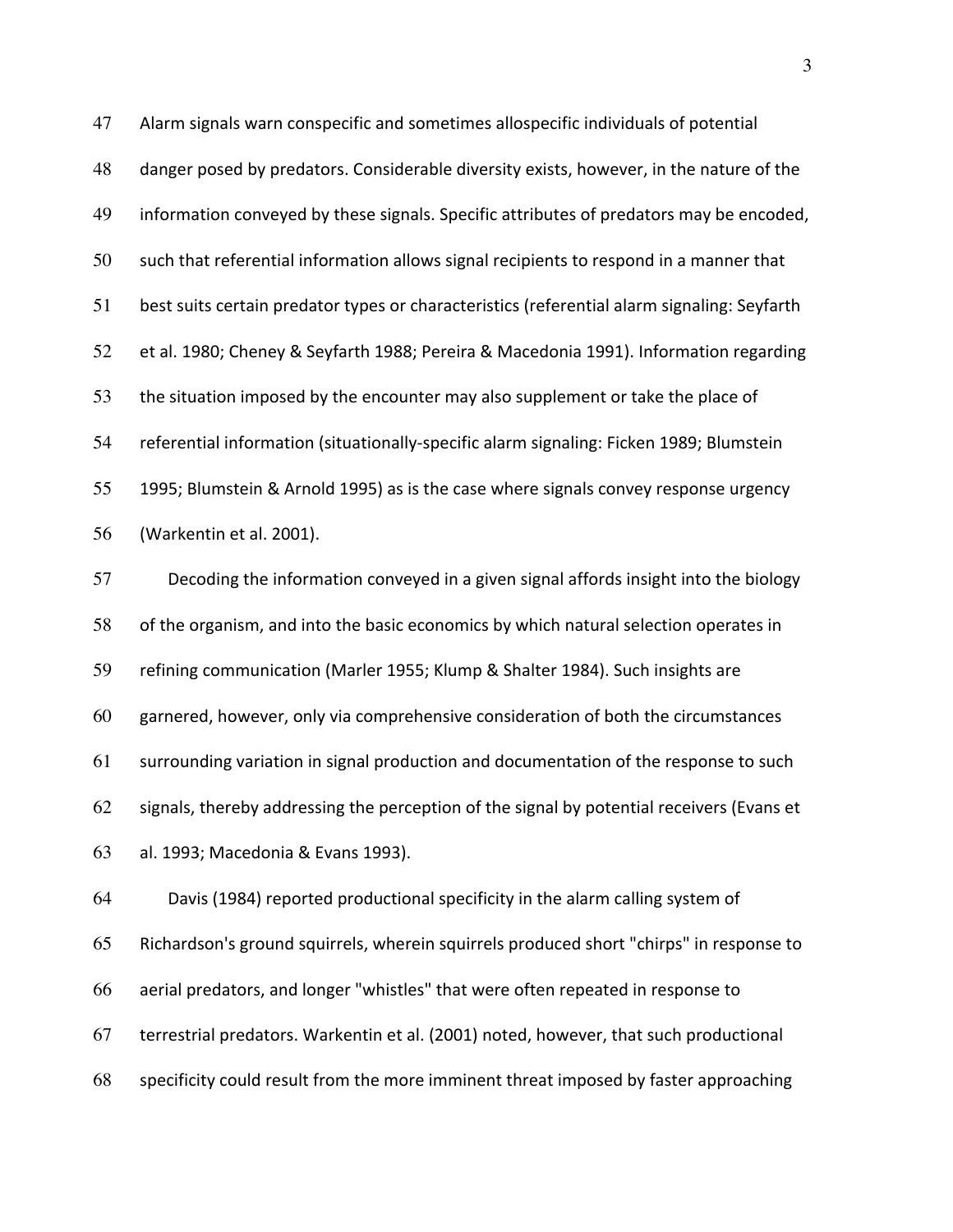$69$  avian versus terrestrial predator types, and revealed that Richardson's ground squirrels  $70$  encode the extent of threat imposed by predators via variation in the rate of repetitive 71 calling. Differing spectral properties of the syllables underlying repetitive calls may thus  $72$  act to verify or even refine information regarding response urgency. Indeed, Macedonia 73 & Evans (1993) and Blumstein (1995, 1999) similarly concluded that referential signaling 74 is unlikely to be exhibited by ground-dwelling squirrels (but see Slobodchikoff et al. 75 1991).

76 If the spectral variability in Richardson's ground squirrel alarm calls does not provide  $77$  functional referentiality, why does such pronounced variation exist, and what, if any, 78 information does such variation encode? Davis's dichotomy of whistles and chirps  $79$  drastically under-represents the many parameters of Richardson's ground squirrel alarm 80 vocalizations that show spectral variation (Koeppl et al. 1978). Among these, we sought 81 to understand the function of the brief, relatively low amplitude, frequency-modulated 82 elements, which we termed "chucks" that often follow the offset of primary syllables in 83 repeated alarm vocalizations (see Koeppl et al. 1978 Fig. 5H).

84 While lower amplitude elements in some cases represent echoes of preceding 85 louder components, the elaboration of fine structure within a vocalization may enhance 86 signal transmission or expand information content (Owings & Hennessy 1984; Bradbury 87 & Vehrencamp 1998). Roosters (*Gallus gallus*) often incorporate a relatively brief, but 88 intense broadband pulse of sound immediately before the first syllable of a repeated 89 alarm call, which functions to alert receivers to the subsequent call (Gyger et al. 1987; 90 Bayly & Evans 2003). Similarly, male Túngara frogs (*Physalaemus pustulosus*) append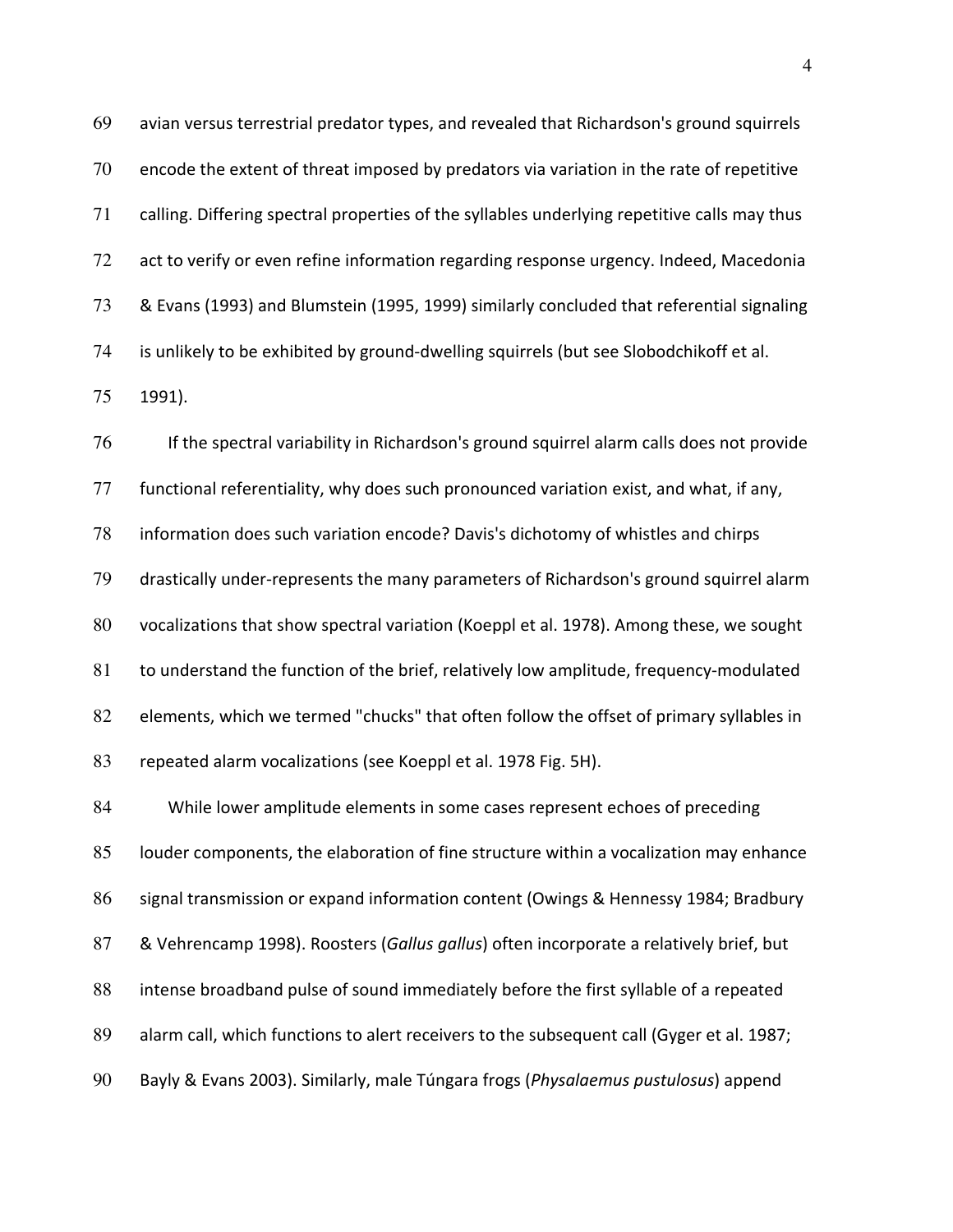91 one or more broadband "chucks" to the end of their tonal advertisement call, which 92 increase the effectiveness of the signal in terms of attracting females (Rand & Ryan 93 1981) and act as honest indicators of male body size (Ryan 1985). 94 Both broadband and frequency-modulated sounds are more readily locatable than 95 signals that are restricted to a narrow frequency range (Bradbury & Vehrencamp 1998). 96 Temporally segregated trailing elements may also facilitate localization of the signaler. 97 In harbor seals (*Phoca vitulina*), clicks following grunt vocalizations provide discrete 98 temporal cues that allow localization of the signal source based on interaural differences 99 in their time of arrival (Terhune 1974). The inclusion of such elements in alarm 100 vocalizations may thus increase the signaler's risk of predation (Ryan et al. 1982), which 101 in turn would select for honest signaling (Bradbury & Vehrencamp 1998). 102 We used Richardson's ground squirrel alarm vocalizations recorded in the context of 103 previous research (Hare 1998) to describe the spectral properties of chucks, and 104 examine the contextual correlates of their inclusion in repeated calls. Further, we 105 conducted a factorial playback experiment to determine how natural primary syllable 106 attributes and chucks interact in affecting the alarm responses of the squirrels. 107 108 **METHODS** 109 **General Methods** 

110 Research involved the characterization of signals and analysis of contextual 111 elements underlying signal production from recordings made in the context of previous 112 alarm communication studies (Hare 1998; Hare & Atkins 2001; Sloan & Hare 2004,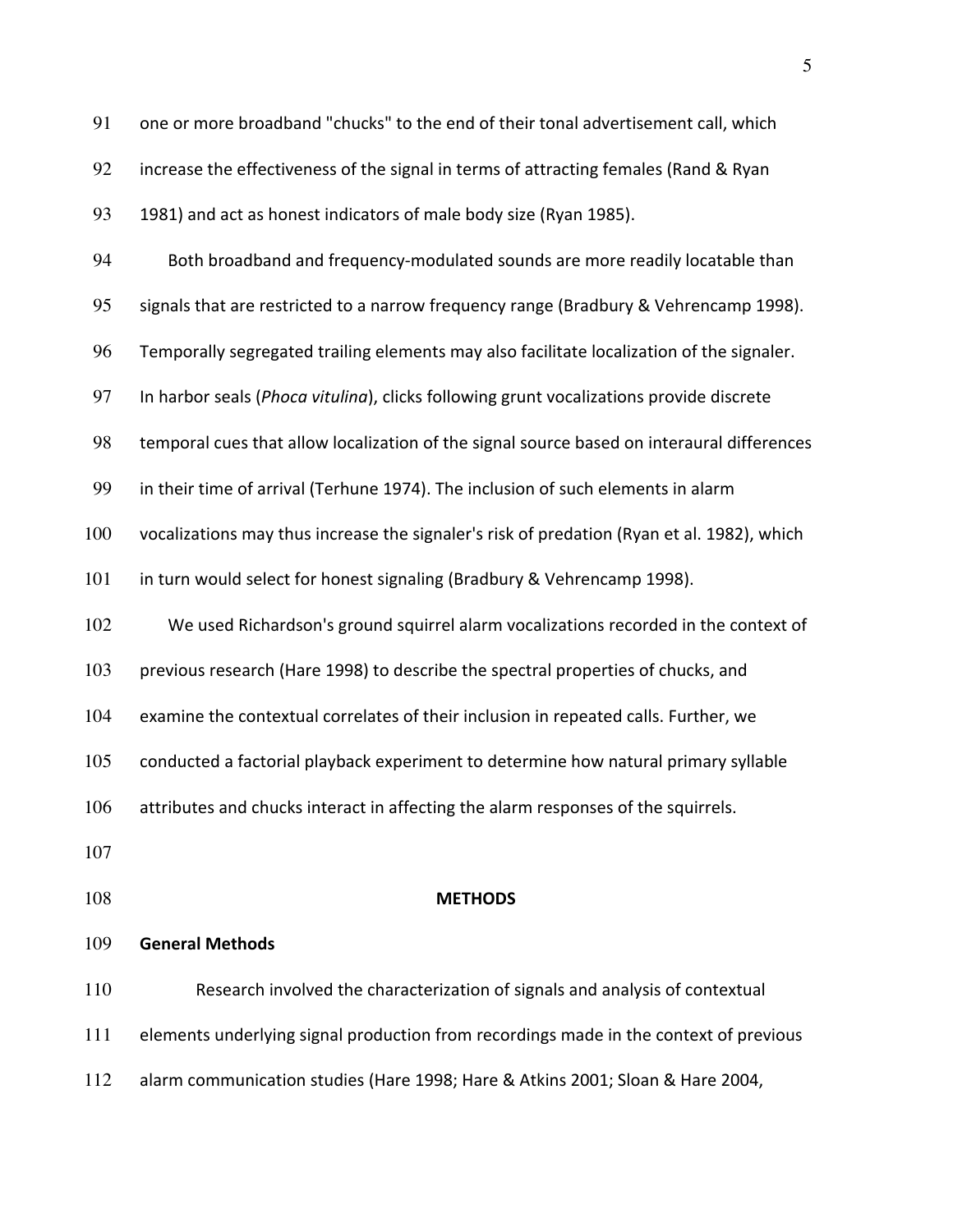113 Warkentin et al. 2001; Wilson & Hare 2004). Alarm calls used in those studies were 114 elicited by presenting free-living juvenile Richardson's ground squirrels (Michener & 115 Koeppl 1985) with a model predator: a tan-coloured Biltmore hat (32.5 x 19.5 cm brim x 116 13 cm high). The use of models is common in studies of antipredator calling behaviour  $117$  as models allow greater contextual control than do natural predator encounters 118 (MacWhirter 1992; Hare 1998). All presentations and call recordings were made by JFH 119 while wearing the same outer clothing to minimize any confounding effects of the 120 observer (see Slobodchikoff et al. 1991). Recording methods followed those described in 121 Hare (1998). Subjects that had not previously been presented with the predator model 122 (hat) were approached to within 15 m. The hat was tossed from hip level with a flip of 123 the wrist to within 1-8 m of the intended subject at an angle of 0-30° relative to a line 124 between the observer and the subject (but never directly over the subject). In all cases, 125 calling did not begin until after the hat landed on the ground. For each recording 126 session, the time of day, position of the recording on the tape, locations of the 127 microphone, predator model, and subject at the outset of recording, and the behaviour 128 of the subject coinciding with the presentation of the model (particularly whether the 129 subject faced the model while calling) were recorded. Only sessions in which juveniles 130 faced the predator model while calling were used in subsequent analysis and playbacks, 131 thus decreasing the probability of spurious responses to the experimenter or other 132 elements in the squirrels' environment.

133 We conducted additional fieldwork from 8 April through 14 July 2004 on free-134 living Richardson's ground squirrels occupying mowed lawns at the Assiniboine Park Zoo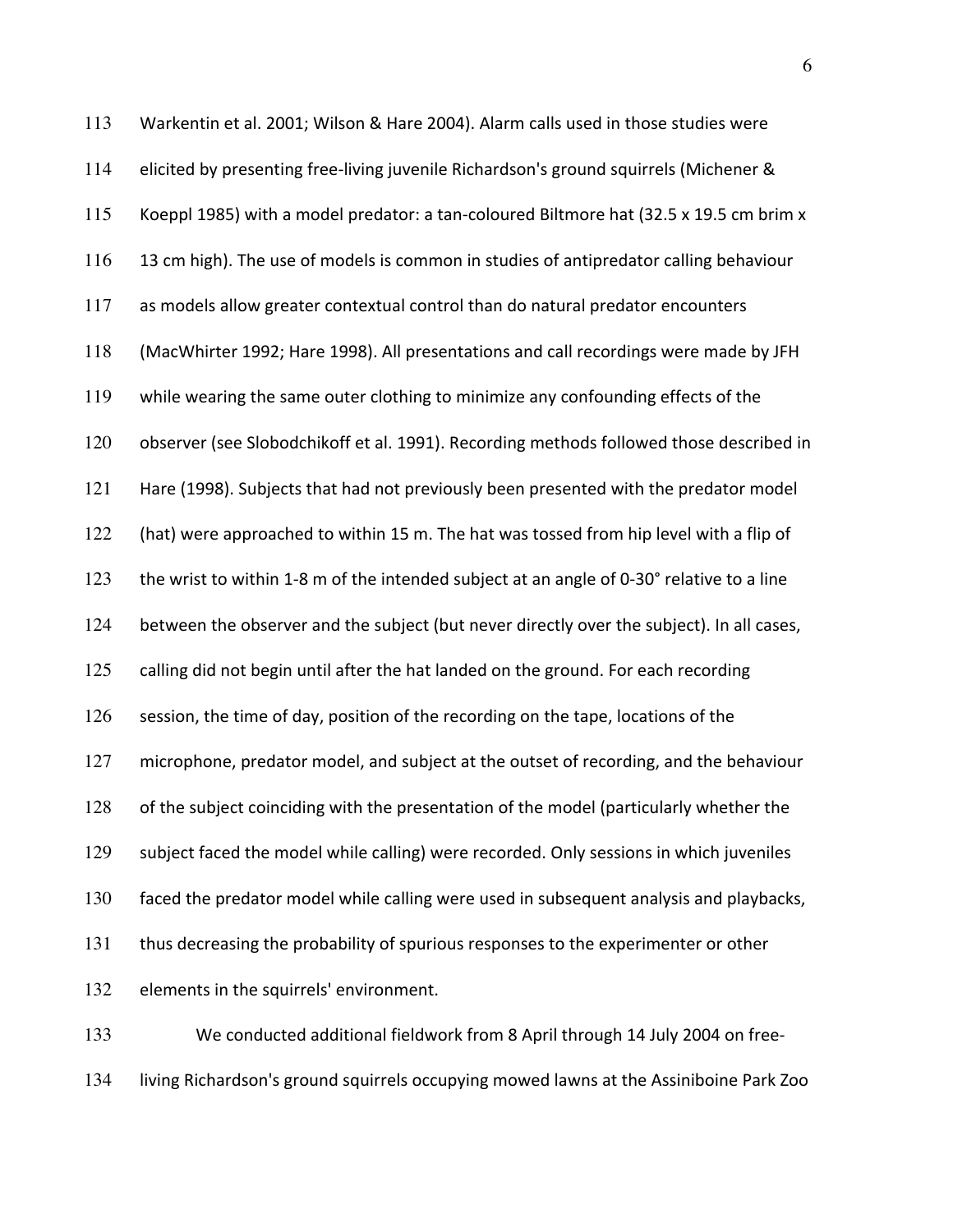135 (49° 52' N, 97° 14' W) in Winnipeg, Manitoba. Juvenile squirrels were live-trapped using 136 National or Tomahawk traps baited with peanut butter, permanently marked with metal 137 ear tags (National Band & Tag Company #1005) and given unique marks on their dorsal 138 pelage with hair dye (Clairol Hydrience™ 52, Black Pearl). Experimenters wore the same 139 outer clothing each day to habituate the squirrels to our appearance. All work involving 140 animals conformed to the guidelines for the ethical use of animals in research set forth 141 by the Canadian Council on Animal Care and those outlined under the Animal Behaviour 142 Society's guidelines for the treatment of animals in behavioural research and teaching.

143

#### 144 **Spectral Analysis of Call Structure**

145 Preliminary examination of the spectral properties of juvenile Richardson's ground 146 squirrel alarm calls recorded by Hare at sites across southern Manitoba between 1994 147 and 1998 (see Hare 1998) revealed that in addition to primary syllable attributes, calls 148 could be categorized according to the presence or absence of a relatively low amplitude 149 acoustic element that trailed the offset of primary syllables (ca. -20 dB relative to 150 primary) within repetitive calls, after a brief (ca. 10 - 40 msec) intervening silence (Fig. 151 1). We refer to these elements as "chucks" (although they lack the overlap in time with 152 the primary syllable, increased amplitude, and abundant and powerful harmonics of 153 Túngara frog chucks; Ryan 1985) as their audible effect is to harshen the offset of each 154 syllable, interjecting a pulsatile beat into the end of each utterance. 155 Of the 34 juvenile Richardson's ground squirrel repeated calls selected for their high

156 signal-to-noise ratio and used in playback studies by Sloan & Hare (2004) and Wilson &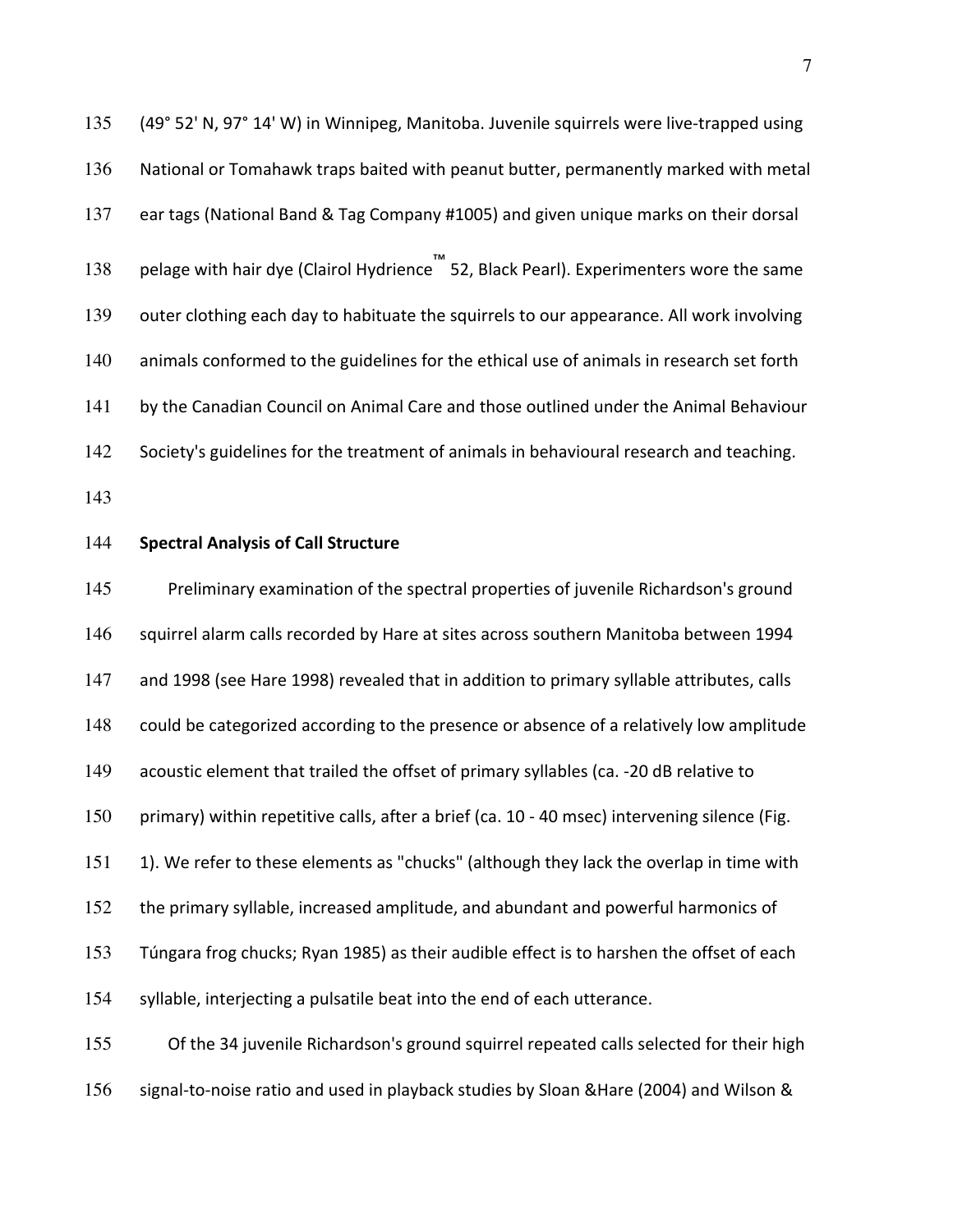157 Hare (2003), 14 included at least some syllables accompanied by chucks. To avoid 158 problems associated with pseudoreplication (Machlis et al. 1985) in describing chucks, a 159 single syllable/chuck pair was sampled arbitrarily from each calling individual. We used 160 Canary™ 2.04 to parameterize the spectral properties of those chucks, measuring their 161 duration, latency and frequency at onset relative to the offset of the preceding primary 162 syllable, frequency at offset and harmonic structure (Fig. 1). All spectra were generated 163 using an FFT size of 256 points and Hamming windowing. As both males and females 164 issued chucks in some of their calls, we also compared each acoustic parameter of male-165 versus female-produced chucks using Mann-Whitney U-tests. 166 We tested for an association between chuck presence and both the general 167 frequency and amplitude characteristics of the primary syllables contained in 32 of the 168 34 repeated calls with the highest signal-to-noise ratio. We employed Fisher's exact 169 tests on contingency tables examining the presence or absence of chucks relative to 170 primary syllable frequency type (categorized from spectra as chirps with frequency 171 descending over time or whistle-like with constant frequency) and amplitude type 172 (categorized from spectra as descending, ascending, bi-peaked, or multi-peaked, though 173 calls of the latter 3 types were relatively rare and thus pooled into a category called 174 "other" for the purpose of contrasts with descending amplitude calls). To ensure that 175 these association tests were not subject to bias introduced via the arbitrary selection of 176 a single syllable from within each call, contingency tables were formed considering both 177 the attributes of the preceding syllable relative to chuck presence, and the attributes of 178 the majority of syllables ( $\geq$  75%) relative to chuck presence in the entire call sample.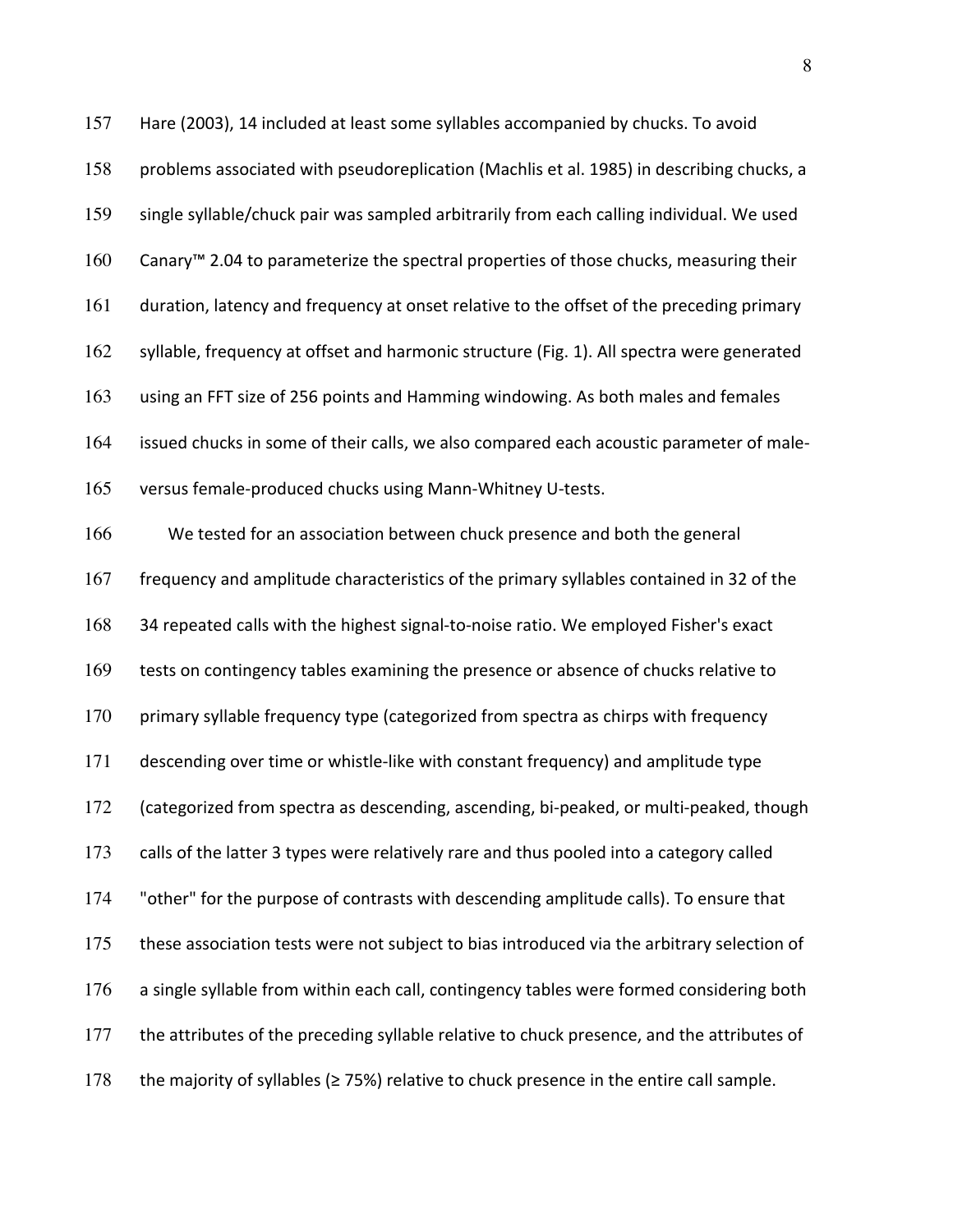180 which syllables were produced (estimated from the time taken to produce the first 5

181 syllables in the call) and the inclusion of chucks within those calls.

182

#### 183 **Context of Chuck Production**

- 184 We reviewed field notes documenting contextual elements associated with the
- 185 production of the 34 calls used in our studies, including the sex of the caller, distance of
- 186 the caller from the predator model, distance of the caller from the
- 187 observer/microphone, date (day within year), time of day, wind speed (an ordinal
- 188 ranging from 0 calm, to 3 very windy), and cloud cover (an ordinal ranging from
- 189 0- clear to 2 total overcast). We subjected data on the sex of the caller versus chuck
- 190 presence or absence to contingency table analysis using a Fisher's exact test. The
- 191 remaining contextual data were analysed using logistic regression to determine whether
- 192 the environmental parameters measured affected the propensity of individuals to
- 193 include chucks in their repeated calls.
- 194

#### 195 **Playback Trials - Call Perception**

196 To\*determine how alarm call recipients perceive chucks, to ascertain whether chucks 197 exert an effect on receivers independent of the primary syllables they accompany, and 198 to test for any differential effect of those two general primary syllable types, we 199 examined responses of juvenile Richardson's ground squirrels to playbacks of recorded

200 calls. Playback trials were conducted when both wind and potential public interference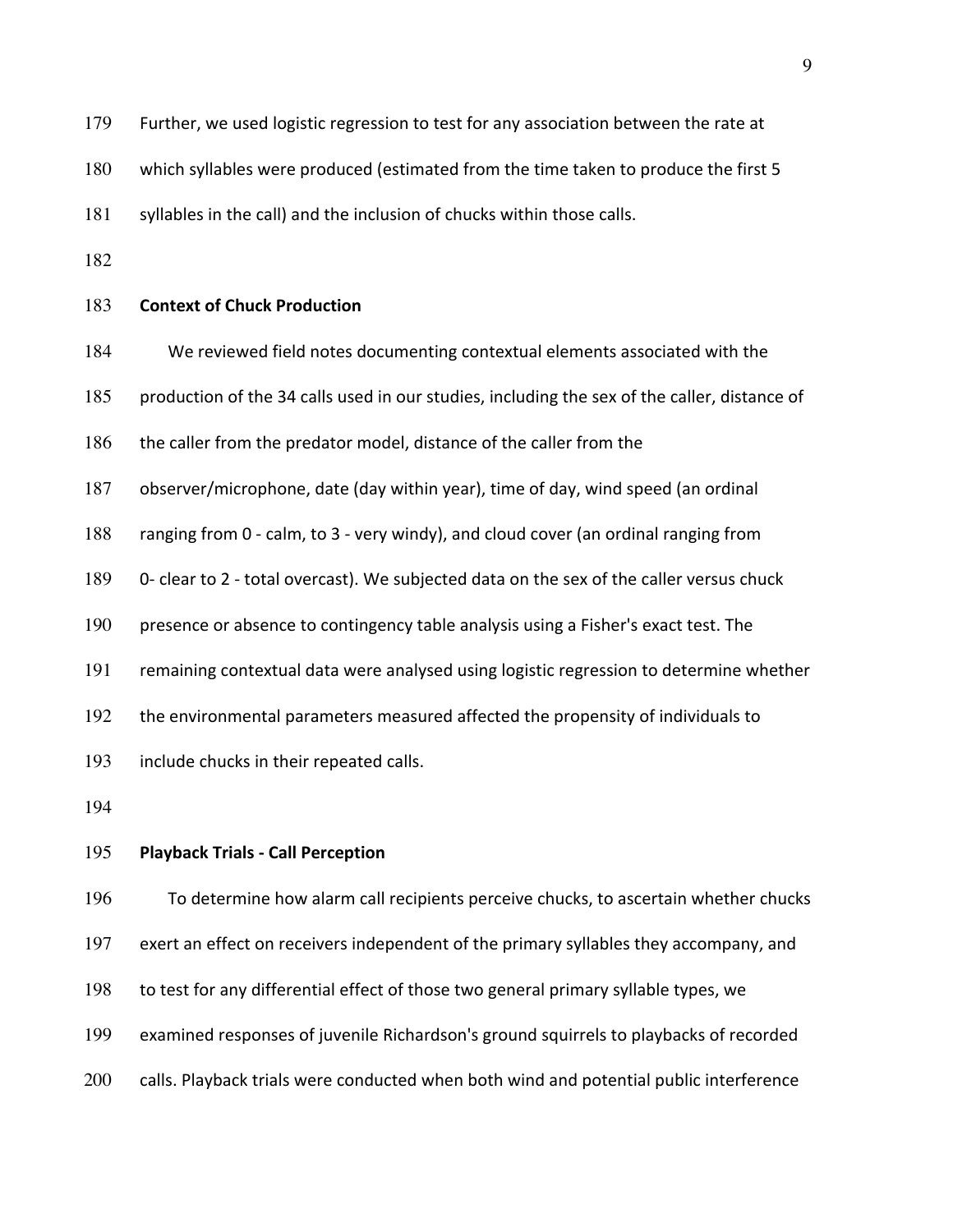201 were minimal between 0700 and 2055 hours CST from 5 through 14 July 2004 following 202 a factorial design. Each of 60 subjects received a single 5-syllable playback (3 sec 203 intersyllable latency) of one of four possible call types formed via the manipulation of 204 two syllable attributes: primary syllable type (whistle-like with constant frequency and  $205$  descending amplitude versus chirps with descending frequency and multi-peaked 206 amplitude within each syllable) and chuck presence (present versus absent). Because  $207$  the rate at which syllables are uttered in repeated calls significantly affects the vigilance 208 responses of call recipients (Warkentin et al. 2001), we held intersyllable latency 209 constant among call types. Thus calls including chucks and calls composed of whistle-like  $210$  primary syllables were of longer duration than those without chucks and those 211 composed of chirps. Calls were constructed on Canary™ 2.04 via the repetition of single 212 syllables derived from unique juvenile callers (within the 34 calls above) recorded at 213 sites other than the zoo. Calls having primary syllables with constant frequency, 214 diminishing amplitude and incorporating a chuck were described by Davis (1984) as 215 "whistles", while those having primary syllables with diminishing frequency, multi-216 peaked amplitude and lacking a chuck fall within the call types Davis described as 217 "chirps". The two artificial call types in our experiment - primary syllables of constant 218 frequency and diminishing amplitude with no chuck, and primary syllables having  $219$  diminishing frequency but multi-peaked amplitude with a chuck - were created by  $220$  deleting chucks from the whistles used above and appending those chucks to the  $221$  aforementioned chirps respectively. Whistles serving as the source of chucks were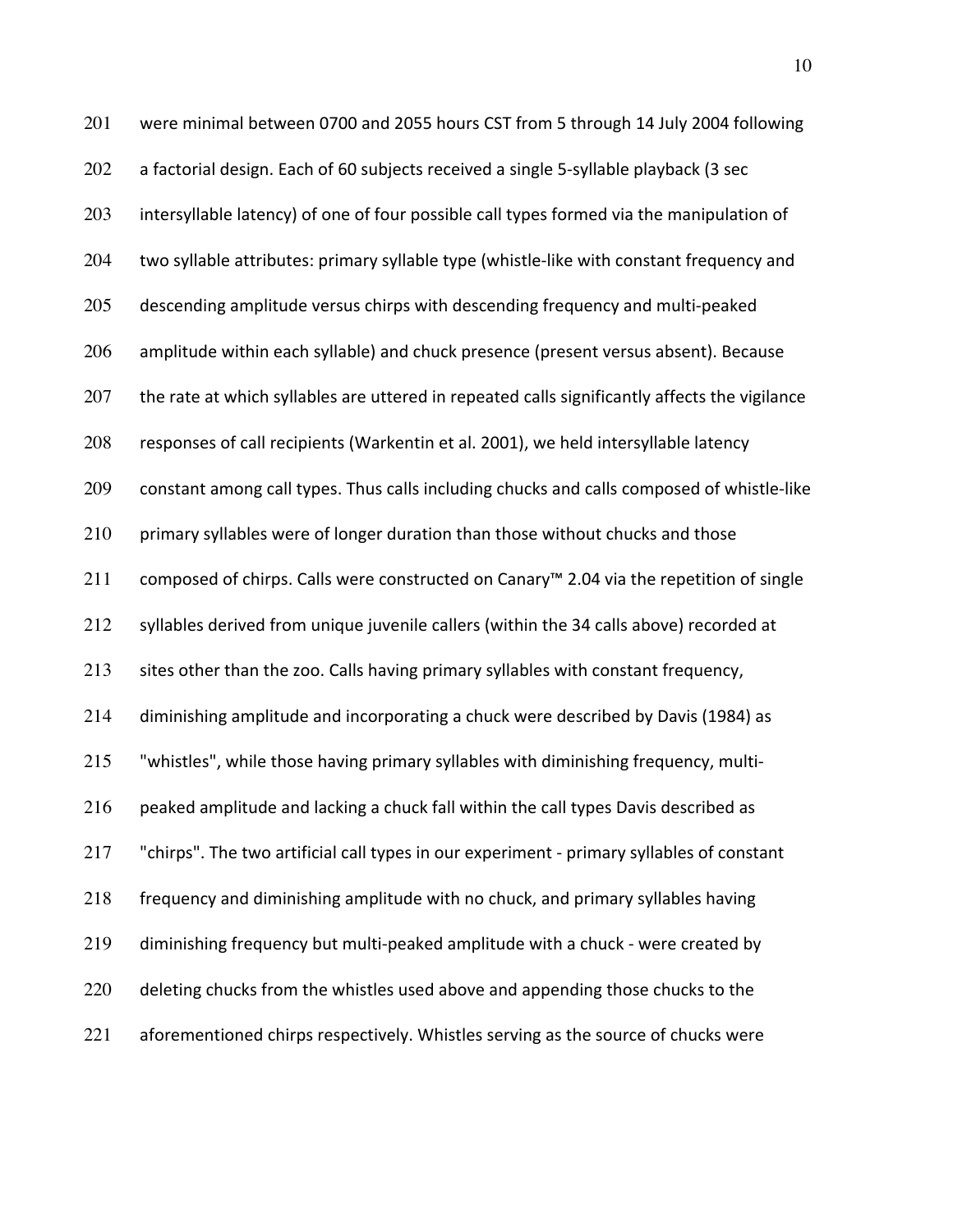222 matched to chirps receiving those chucks so as to minimize the difference in the onset 223 frequencies of the primary syllables.

| 224 | Field playbacks of alarm calls followed the general methods described in Hare &              |
|-----|----------------------------------------------------------------------------------------------|
| 225 | Atkins (2001). Upon identification of a previously untested squirrel, we approached the      |
| 226 | prospective subject to within 15 - 25 m and set up the playback apparatus, including a       |
| 227 | minidisc player (Sony MZ-N707), Sony XM-2025 audio amplifier and a Genexxa Pro LX5           |
| 228 | loudspeaker. The playback system collectively reproduced frequencies ranging from 85         |
| 229 | Hz to 22 kHz. While the peak sound pressure level (SPL) of playback exemplars of all four    |
| 230 | call types diminished with distance from the source, no significant difference in SPL        |
| 231 | (measured with a Realistic™ 33-2050 sound level meter, A weighting, fast response) was       |
| 232 | detected at either 15 or 25 m from the speaker during a series of SPL measurement            |
| 233 | trials conducted over similar terrain at a remote site (Table 1). Videotaping (via a tripod- |
| 234 | mounted Sony DCR-TRV120 camcorder) commenced when squirrels began to forage                  |
| 235 | and continued from 30 sec prior to call playback (pre-playback) until 30 sec                 |
| 236 | post-playback. Calls were arbitrarily assigned to subjects, though the order in which calls  |
| 237 | of the four possible types were presented was randomized. Playbacks of different callers     |
| 238 | within a given day were performed at least 50 m apart from one another, or if within         |
| 239 | the same general area, were staged at least one hour apart.                                  |
| 240 | Vigilant Richardson's ground squirrels elevate their head above the horizontal plane.        |
| 241 | Thus postural responses to alarm calls provide an assay of vigilance in call recipients      |
| 242 | (Holmes 1984; Hare 1998; Hare & Atkins 2001). Using a stopwatch and the video record,        |
| 243 | we quantified responsiveness to alarm calls as the initial vigilance duration of call        |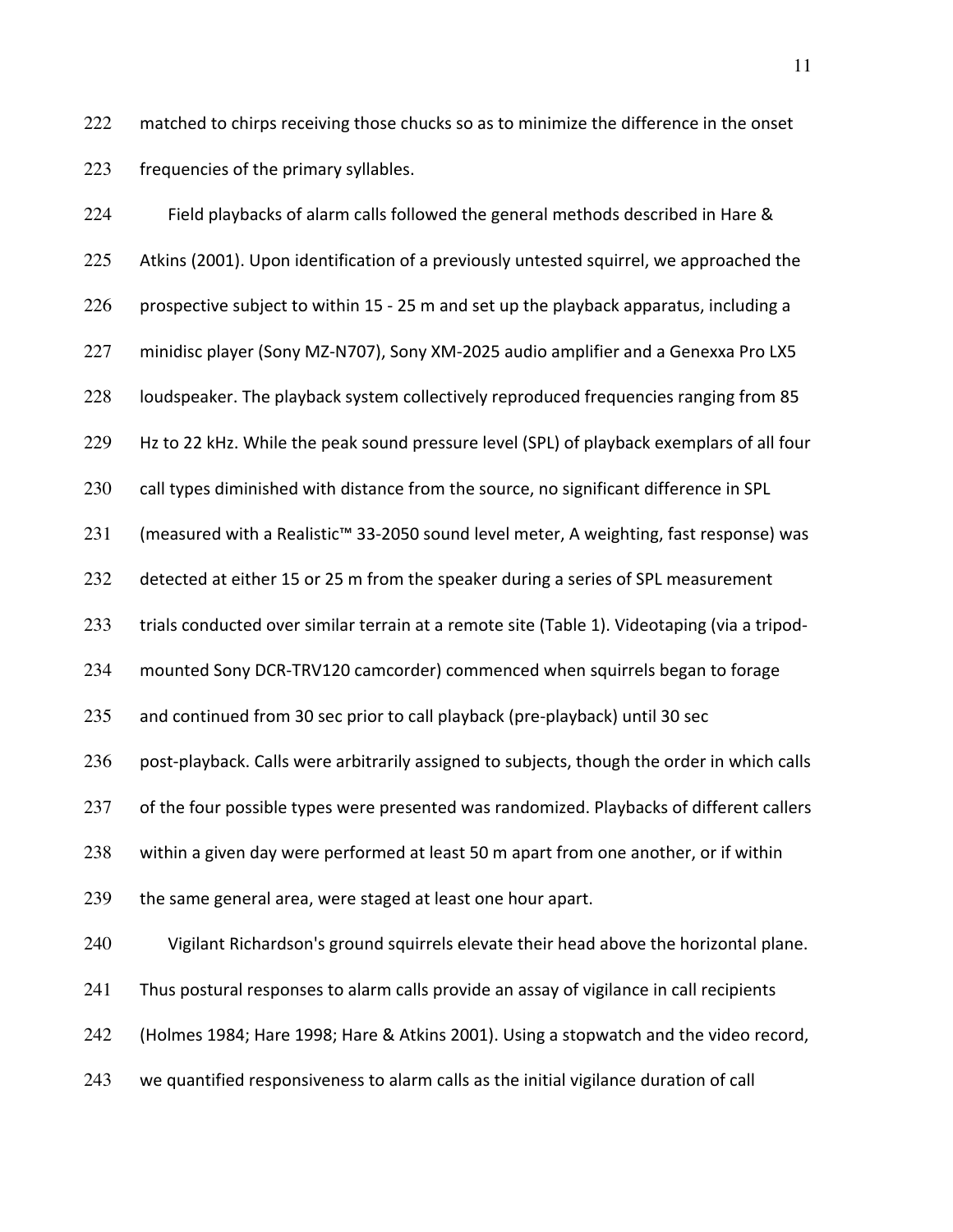$244$  recipients (the time from the initial expression of vigilance after the first syllable of the 245 playback to any reduction in vigilance posture) and as the total proportion of time spent 246 vigilant (including any posture in which the head is elevated above the horizontal plane; 247 see Hare 1998) during the playback and post-playback periods. In addition, to assess 248 whether certain call parameters facilitate localization of the signaler, we quantified the 249 orientation of call recipients relative to the signal source. We estimated the angular 250 deviation of the subject squirrel's nose over the majority ( $\geq$ 75%) of the playback period 251 in 5 degree increments from the speaker, which itself was consistently positioned 9 m to 252 the right of the observers and at roughly the same distance as the observers were to the  $253$  call recipient. Data were coded from videotape by observers who were blind to the  $254$  treatment conditions for each trial, but were provided with the time code for the onset  $255$  and offset of the pre-playback, playback and post-playback periods. Data from three 256 trials (one constant frequency chuck present and two constant frequency chuck absent) 257 were excluded from the analysis, however, because of loud natural calling during the 258 playback period that could have affected the response of call recipients. 259 We used two-factor analysis of variance (the parametric assumptions of normality 260 and homogeneity of variance were met, all  $P > 0.05$ ) to test for effects of primary  $261$  syllable type, chuck presence and their interaction on initial vigilance duration, the 262 proportion of time call recipients engaged in vigilance during the playback and post-263 playback periods, and orientation relative to the signal source. Miscellaneous grouping 264 factors including: time of trial (0700 - 2055 hours CST), date (187th - 196th day within 265 year), wind speed (0 - 11.4 kph), temperature (13.1 - 29.6°C), relative humidity (35 -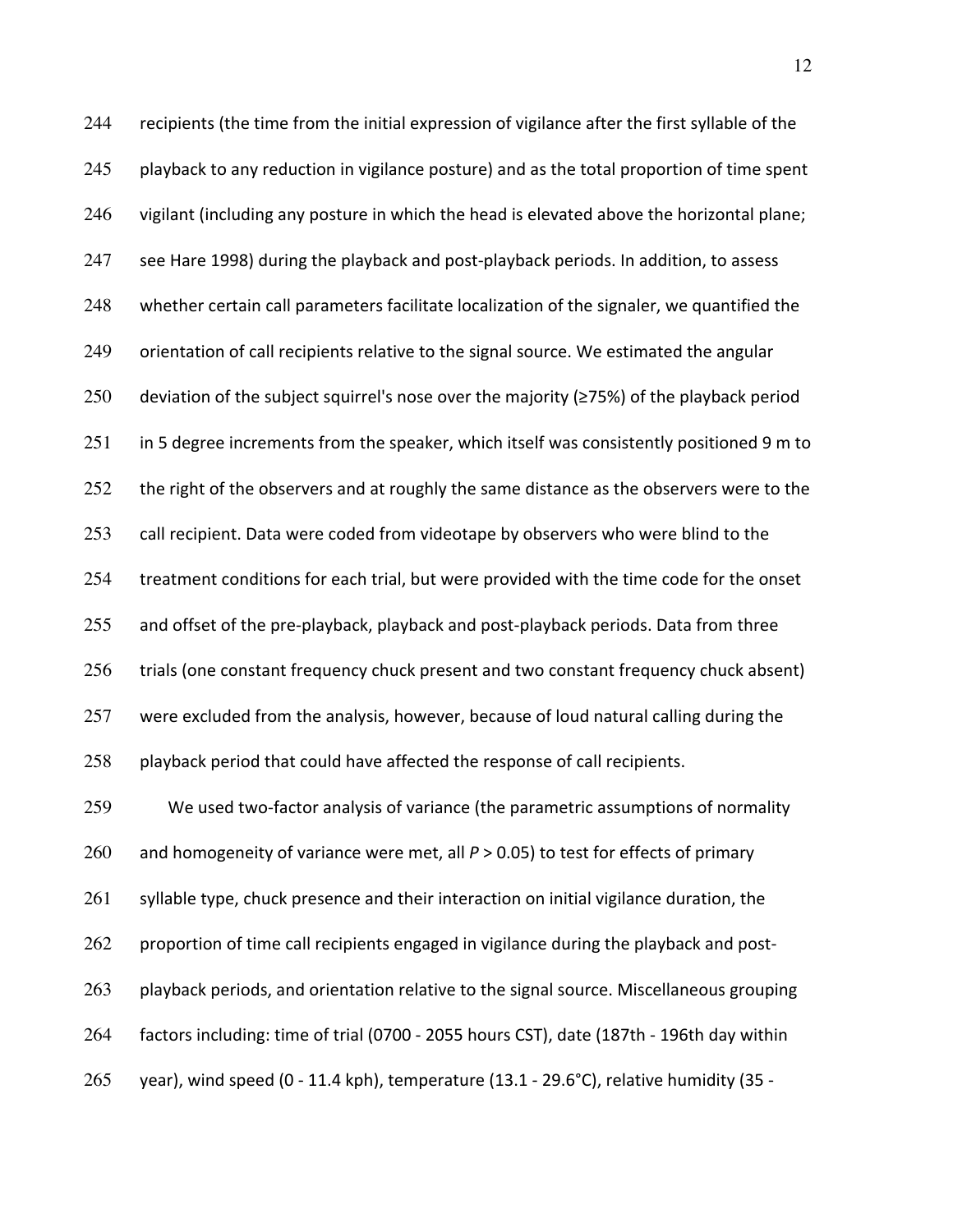266 86%), cloud cover (0 - 100%), the angle of the speaker relative to the recipient (0 - 45°), 267 the distance between the speaker and the call recipient (6.3 - 24.1 m), the number of 268 natural callers heard during the playback (categorized as none or one, few, or many), 269 and caller sex were balanced across chuck presence versus absence and primary syllable 270 type (all  *> 0.05) and thus do not confound the interpretation of receiver responses.* 271 Statistical analyses were performed on Statview™ 5.01 and differences were considered 272 significant where *P* £ 0.05. 273

## 274 **RESULTS**

#### 275 **Spectral Properties of Chucks**

276 A spectrographic representation of a chuck along with its preceding primary syllable is  $277$  shown in Fig. 1. While thirty-two high-quality calls were initially examined, all 14 calls  $278$  recorded in 1994 and 1995 were omitted from further spectral analysis because of  $279$  potential biases introduced by year, variation among study populations, or the 280 microphone used to record calls in those years. Indeed, chucks were observed in only 2 281 of 14 calls (14.3%) recorded in 1994 and 1995 with the parabolic microphone (Dan 282 Gibson P-650), but were present in 12 of 18 calls (66.7%) recorded with the shotgun 283 microphone (Audio-Technica AT815B) in 1997 and 1998 despite the fact that the same 284 experimenter, wearing the same outer clothing, presented the same call-eliciting model  $285$  in the same way in all of those years. In the 12 chuck-containing calling bouts recorded 286 in 1997 and 1998, chucks followed 50 to 97% of the primary syllables sampled (a 287 proportion of 0.87  $\pm$  0.04 of the syllables, mean  $\pm$  SE), trailed primary syllables by a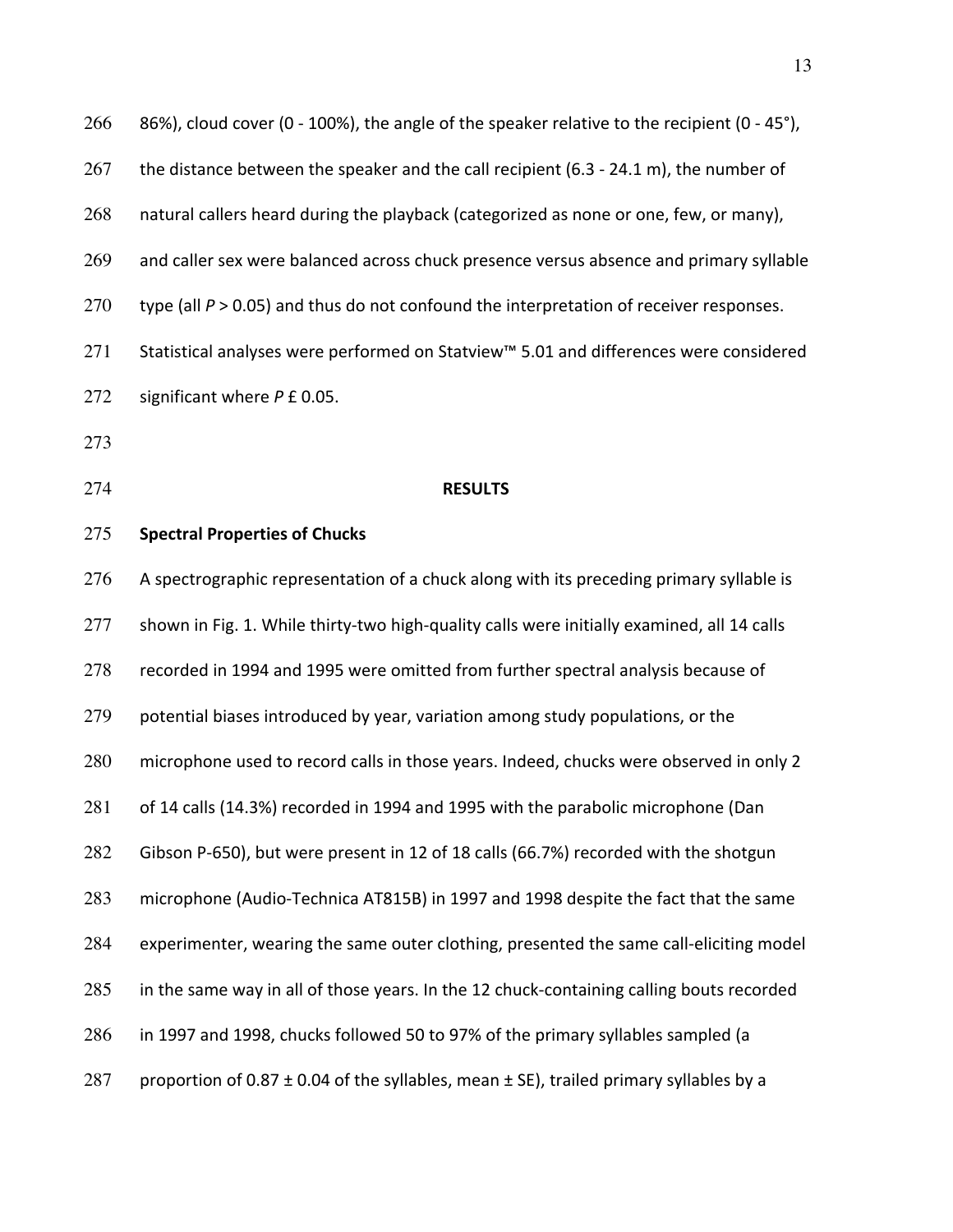| 288 | latency of 10.2 to 40.7 msec (23.2 $\pm$ 2.5 msec), and had a duration of 8.7 to 37.8 msec             |
|-----|--------------------------------------------------------------------------------------------------------|
| 289 | $(21.0 \pm 2.6 \text{ msec})$ . The onset frequency of the chuck was 1.13 to 5.07 KHz (2.84 $\pm$ 0.34 |
| 290 | KHz) below the offset frequency of the preceding syllable, and chucks themselves were                  |
| 291 | invariably frequency modulated from a higher frequency at their onset (range: 4.48 to                  |
| 292 | 7.53 KHz, mean ± SE: 6.13 ± 0.23 KHz) to a lower frequency at their offset (range: 2.74 to             |
| 293 | 4.63 KHz, mean ± SE: 3.52 ± 0.19 KHz). Frequency within chucks thus declined anywhere                  |
| 294 | from 1.33 to 4.67 KHz (mean $\pm$ SE: 2.61 $\pm$ 0.27 KHz) at a rate of 0.13 $\pm$ 0.004 KHz/msec      |
| 295 | (mean ± SE), and all chucks exhibited a pattern of declining amplitude over their                      |
| 296 | duration. No harmonics or sub-dominant carriers were detected in any of the chucks                     |
| 297 | recorded in 1997 or 1998.                                                                              |
| 298 |                                                                                                        |
|     |                                                                                                        |
| 299 | <b>Contextual Correlates of Chuck Production</b>                                                       |
| 300 | Signaler attributes                                                                                    |
| 301 | Female and male juveniles had an equal propensity to include chucks in their                           |
| 302 | repeated calls (seven females produced repeated calls with chucks and four produced                    |
| 303 | calls without chucks whereas five males produced repeated calls with chucks and two                    |
| 304 | produced calls without chucks: Fisher's exact test, $P = 1.0$ ). Females and males also                |
| 305 | incorporated chucks into a similar proportion of their syllables (Table 2: $Z_c$ = 0.49, P =           |
| 306 | 0.62). Further, no significant differences were detected between male- and female-                     |
| 307 | produced chucks in terms of their maximum frequency, minimum frequency, change in                      |
| 308 | frequency from onset to offset, the rate of change in frequency, the difference in their               |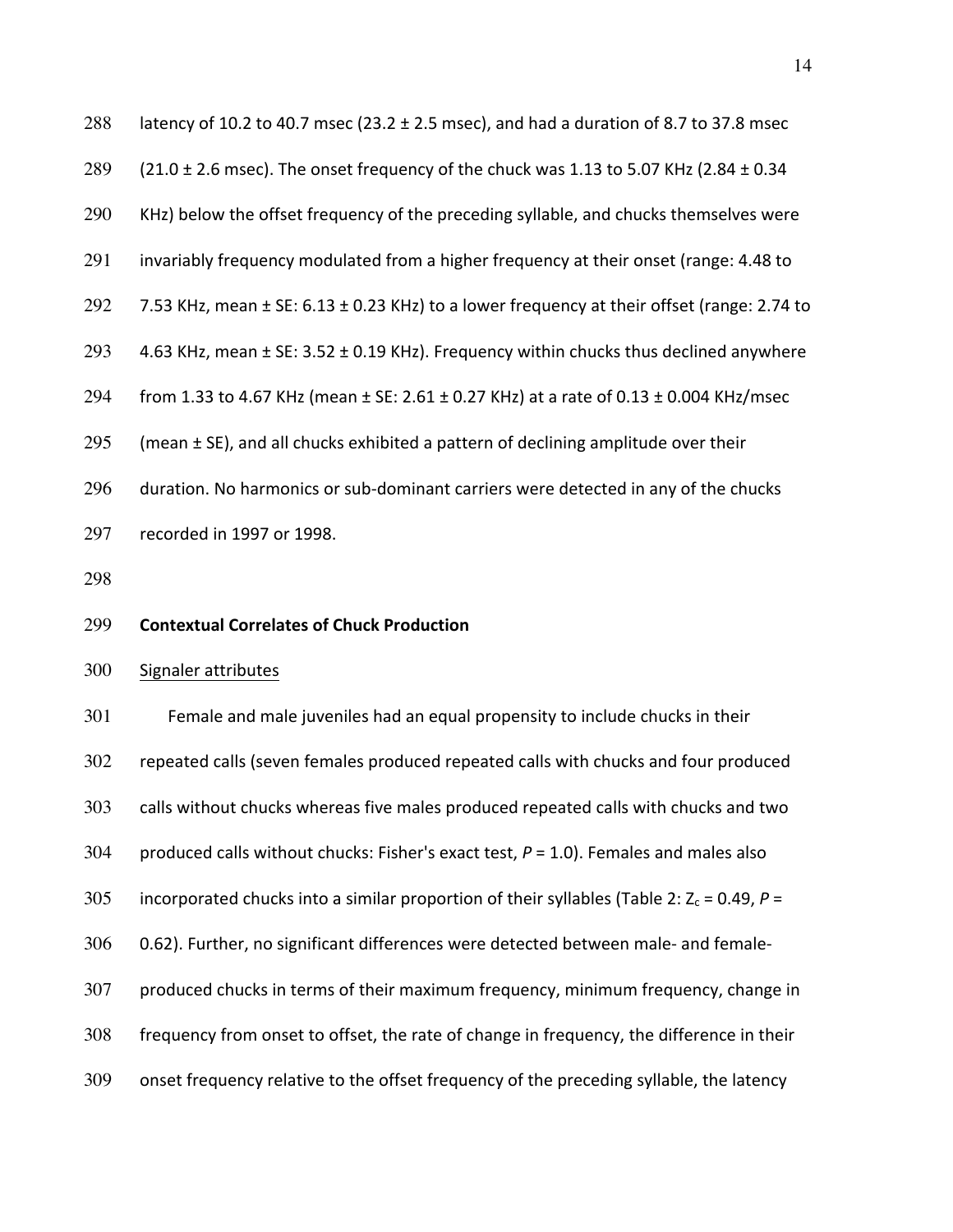310 from the primary syllable to chuck onset or chuck duration (all  $P \ge 0.22$ ; see Table 2).

311 The statistical power of these contrasts is limited, however, by the small samples of

 $312$  male- and female-produced calls.

313

## 314 Influence of primary syllables

315 The presence of chucks was significantly correlated with both the general amplitude  $316$  and frequency attributes of the primary syllables found within repeated calls. Chucks 317 were more likely to be present when either the preceding syllable (Fisher's exact test, P 318 = 0.01) or the majority of syllables in the call (Fisher's exact test,  $P = 0.00$ ) decreased in 319 amplitude from onset to offset (Table 3). Chucks were also more likely to be present 320 when either the preceding syllable (Fisher's exact test,  $P = 0.00$ ) or the majority of 321 syllables in the call (Fisher's exact test,  $P = 0.00$ ) had constant as opposed to a 322 descending fundamental frequency from their onset to offset (Table 4). The rate at 323 which syllables were uttered had no effect, however, on the likelihood of chucks 324 accompanying those syllables (Logit(*P*) = 0.95 -1.0x,  $X^2$ <sub>1</sub> = 0.02, *P* = 0.89, R<sup>2</sup> = 0.001). 325

# 326 Environmental factors

327 Only the distance between the predator model and the signaler had a significant 328 influence on whether repeated calls included chucks (Table 5). The likelihood of calls 329 incorporating chucks increased as the model was positioned in closer proximity to 330 the caller.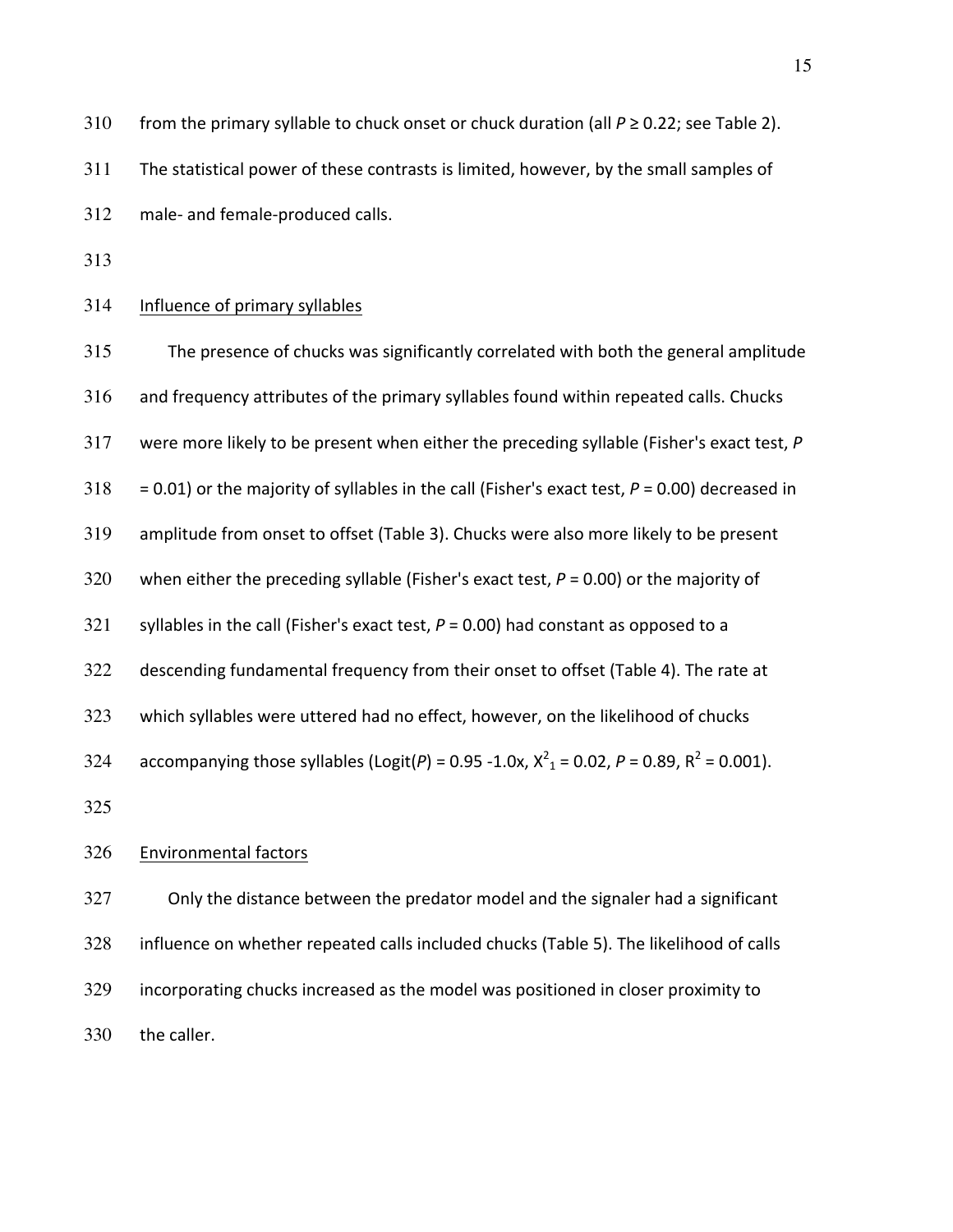331

# 332 **Playback(Trials(\ Chuck(Versus(Primary(Syllable(Effects** 333 The inclusion of chucks in repeated calls significantly increased the initial vigilance 334 duration of call recipients and the total proportion of time devoted to vigilance during 335 and immediately after the playback (Table 6). Whereas the proportion of time devoted 336 to vigilance was significantly greater for chirp-like (decreasing frequency and multi-337 peaked amplitude) primary syllables during the playback, and squirrels tended to 338 prolong initial vigilance in response to chirp-like syllables, primary syllable type did not 339 affect the proportion of time devoted to vigilance after the playback (Table 6). Further, 340 primary syllable type did not interact with chuck presence for any of the vigilance 341 response measures (Table 6). 342 Unlike vigilance proper, orientation of call recipients to the signal source was 343 unaffected by either chuck presence or primary syllable type, though a significant 344 interaction was apparent such that chuck presence increased orientation to the source 345 when paired with whistle-like primary syllables but not chirp-like syllables (Table 6). 346 Orientation of the head to the signal source was most pronounced for chirp-like primary 347 syllables without chucks (chirps *sensu* Davis 1984) and less so for whistle-like syllables 348 with chucks (whistles *sensu* Davis 1984), chirp-like syllables with chucks and whistle-like 349 syllables without chucks in that order (Table 6). 350

## 351 **DISCUSSION**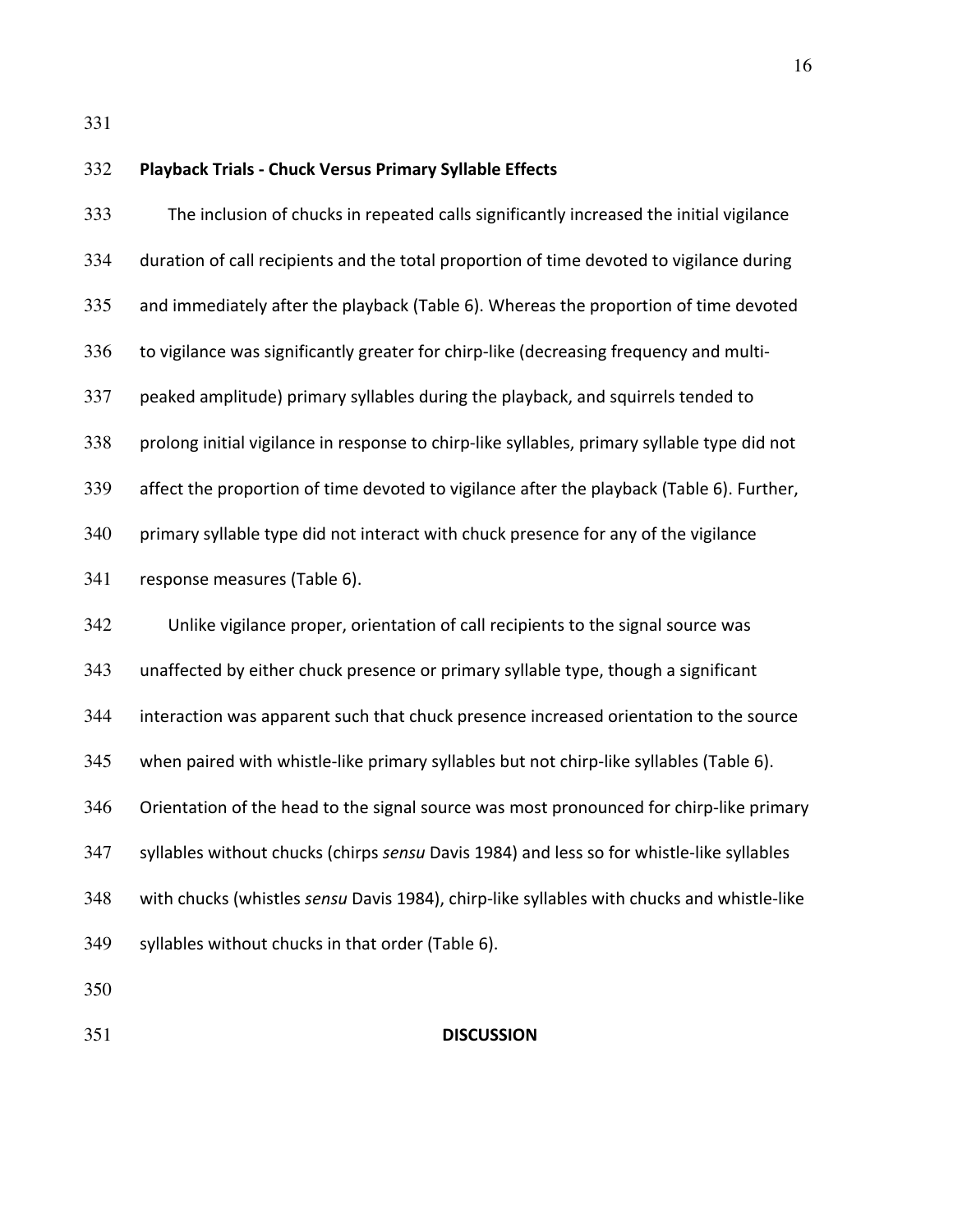352 We investigated the function of chucks, chirps and whistles that comprise the audible 353 alarm vocalizations of Richardson's ground squirrels. The likelihood of chucks being  $354$  incorporated into repeated alarm calls increased with proximity to the call-eliciting 355 stimulus. Further, the broadcast of chucks increased both the initial vigilance duration 356 and exerted a tonic effect (Schleidt 1973; Owings et al. 1986), prompting squirrels to  $357$  devote a greater proportion of their time to vigilance once the alarm signal had ceased. 358 Thus chucks appear to heighten the perception of threat by call recipients, lending 359 credence to the message conveyed by their preceding primary syllables. In that sense, 360 calls incorporating chucks are treated as more reliable indicators of threat, and are 361 afforded greater attention by signal recipients, just as juvenile Richardson's ground 362 squirrels attend to more reliable signalers (Hare  $&$  Atkins 2001) and signals that 363 temporally convey the extent of threat with greater certainty (Sloan & Hare 2004). 364 Our playback results also reveal, however, that the two primary syllable types 365 differed in their salience to receivers over the short term. Chirp-like primary syllables 366 elicited greater vigilance responses than whistle-like primary syllables during their 367 broadcast, though that difference did not persist into the post-playback period. The 368 observed difference in response to chirps versus whistles may be explained by Davis's 369 (1984) finding that chirps tend to be produced in response to avian predators and 370 whistles in response to terrestrial predators. Avian predators typically appear suddenly, 371 stoop on prospective prey and retreat to cover. Thus they present an immediate but 372 transitory threat, which would require immediate and pronounced response.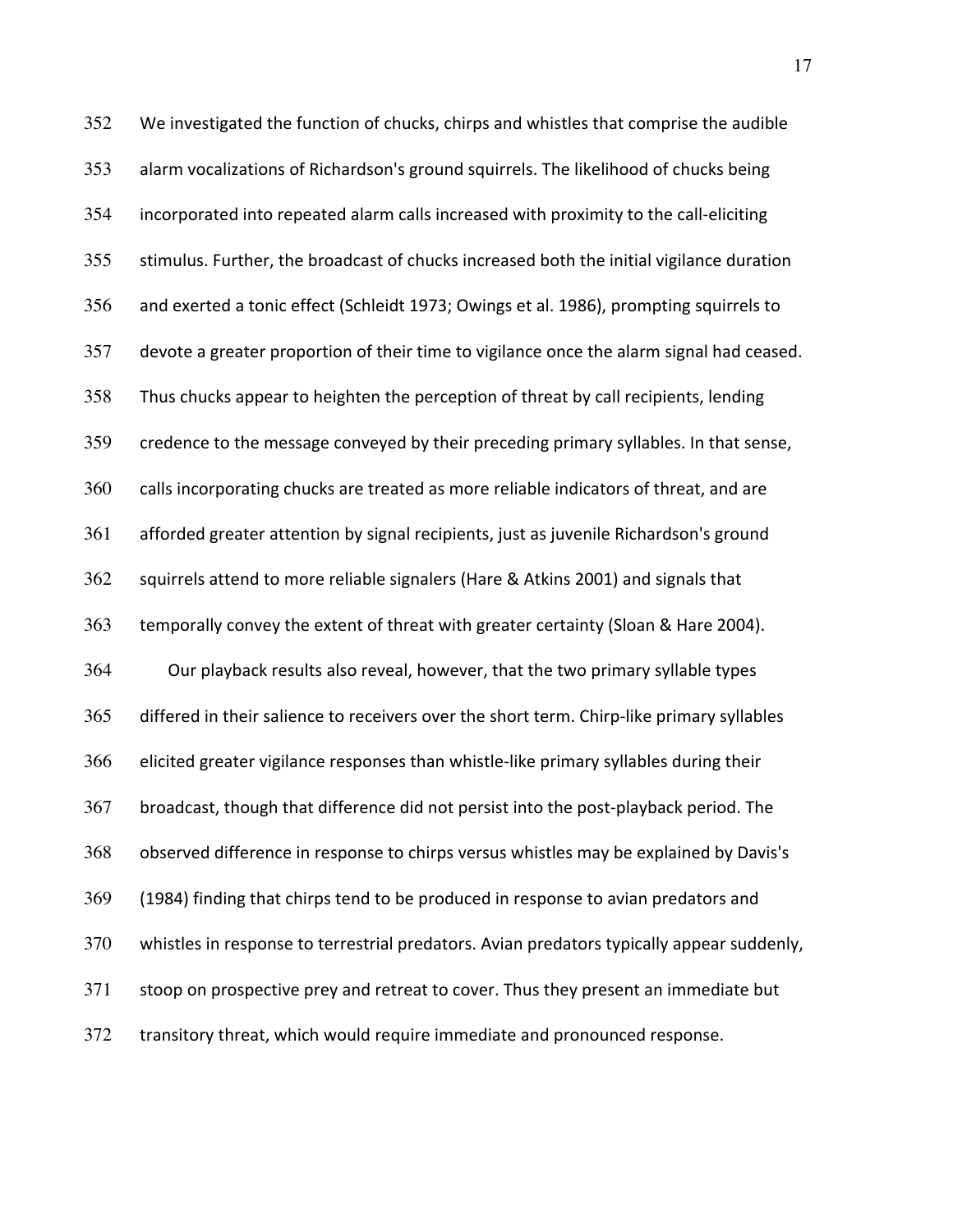373 Consistent with that interpretation, we found that in natural calls, chucks trailed 374 syllables with constant frequency and descending amplitude, producing whistles, but 375 not primary syllables uttered as chirps. Chucks then, may be incorporated into whistles  $376$  in cases where predators present an immediate threat, but omitted where the caller 377 perceives a lesser threat. In our playback experiment, receivers oriented more directly 378 to the source when chucks were left in whistles than when chucks were appended to 379 chirps. Because squirrels can enhance their safety in the face of terrestrial predators by 380 monitoring the location of the predator (Lima & Dill 1990), the inclusion of chucks in 381 calls issued to terrestrial predators may result from selection favoring localization of the 382 signaler, whose calls may serve in part as a pronouncement of vigilance, but ultimately 383 benefit the signaler by warning others of the predator's presence (Sherman 1977). 384 Indeed, by discriminating among individual callers (Hare 1998), and estimating the 385 distance of the predator from the signaler via perception of the rate of repetitive calling 386 (Warkentin et al. 2001), receivers that could locate the signaler in space could infer their 387 distance from the predator based on alarm vocalizations alone, perhaps even 388 integrating information from multiple signalers to pinpoint the position of the 389 presumptive predator within the colony. The persistence of vigilance beyond the end of 390 the repeated call where chucks are present likely reflects receiver's attempts to visually  $391$  locate the predator that elicited the signal. 392 Whereas the retention of chucks where primary syllables had constant frequency

393 enhanced orientation toward the signal source, the most direct orientation to the 394 source was observed for chirps which lacked chucks altogether (Table 6). It is likely that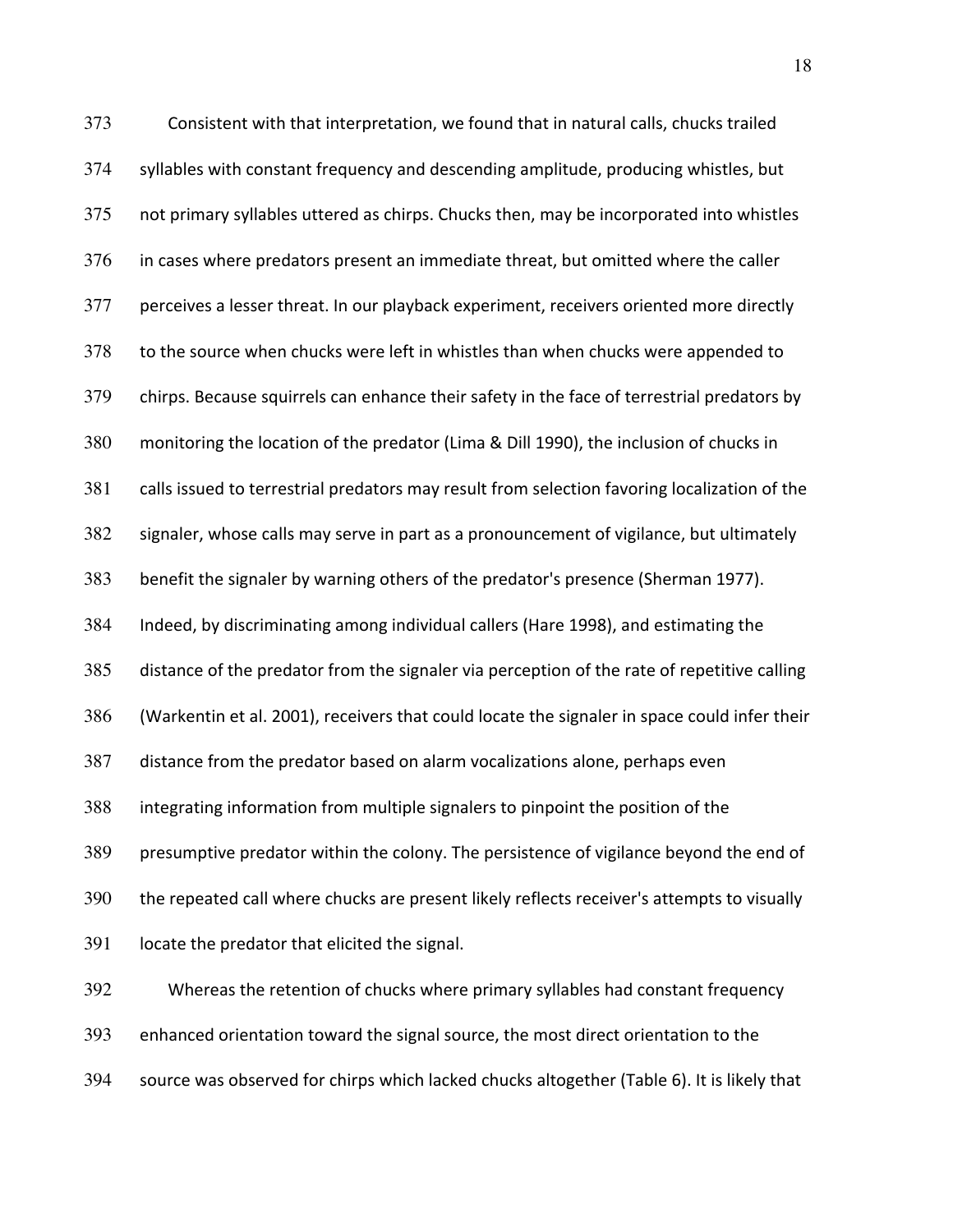$395$  the highly frequency modulated nature of the chirps, along with the high response 396 urgency such syllables convey, promote this pronounced orientation to the signal 397 source. Monitoring positional changes of a predator imposing an imminent threat may 398 not be practical, though it would prove selectively advantageous if alarm signals given in 399 that context provided information allowing receivers to orient their evasive response 400 accordingly. Diminution of the orientation response when chucks are appended to the 401 chirps, or when chucks are deleted from whistles, may reflect potentially conflicting or 402 incomplete information in those two artificial call types respectively. 403 Whereas uttering whistles containing chucks would serve squirrels encountering 404 terrestrial predators, avian predators sometimes perch, or even land on the ground, 405 within or in close proximity to a colony, resuming their attack from those positions. It is 406 not surprising then that the level of productional specificity reported by Davis (1984) is 407 not absolute: whistles are sometimes given to aerial predators and chirps to terrestrial 408 predators. Indeed both the chirps and the whistles used in our study were elicited by 409 tossing the same tan-coloured hat toward squirrels in the field (see Hare 1998). 410 Contrary to Davis then, Richardson's ground squirrels appear to use chirps and whistles  $411$  to communicate different information - chirps for immediate threat and whistles 412 incorporating chucks for more tonic threats that should be tracked independent of 413 taxonomic affiliation - rather than using spectrally distinct calls to represent different 414 predator classes per se. Further experimentation employing live, or at least life-like 415 models of terrestrial and avian predators is necessary, however, to address the extent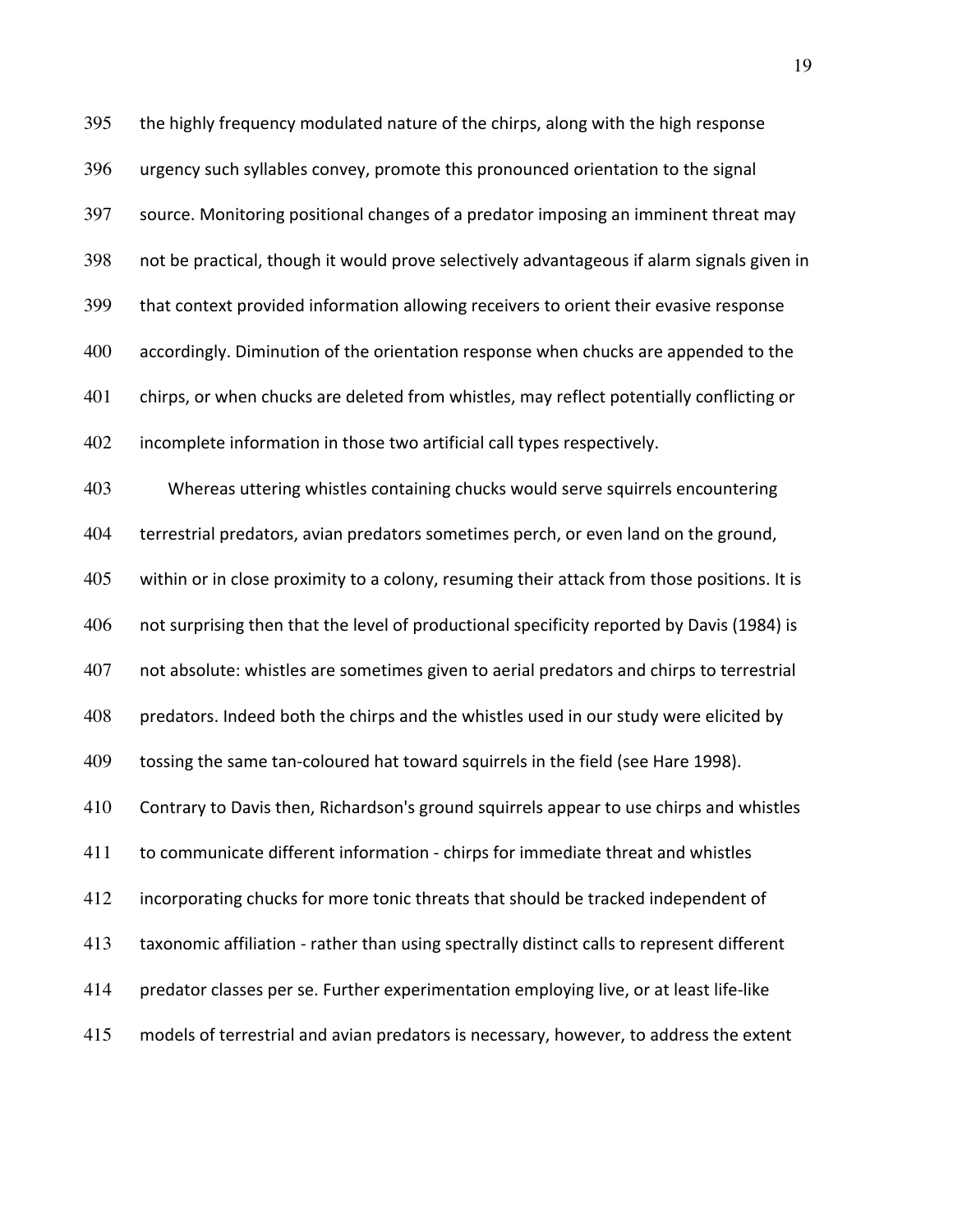416 to which information regarding predator type, or specific predator attributes, may also

417 be communicated in Richardson's ground squirrel alarm signals.

418 Because chucks are temporally segregated from the primary syllables they 419 accompany, they provide a discrete temporal cue that may facilitate localization of the 420 signal's source (Terhune 1974). Like chirps themselves, however, the 421 frequency-modulated nature of chucks would also promote such localization (Bradbury  $422$  & Vehrencamp 1998). Whereas locating the signal source may prove advantageous to 423 conspecifics, individuals producing such localizable calls would incur an increased cost  $424$  given that eavesdropping predators could more readily locate the caller (Sherman 1977; 425 Ryan 1985). That such signaling is costly, however, provides further reason why call 426 recipients can rely on those signals and show enhanced responsiveness to repeated calls 427 containing frequency-modulated elements such as chirps and chucks. The inclusion of 428 frequency-modulated components within Richardson's ground squirrel repeated calls 429 expands their information content and communicates underlying signal veracity. 430 431 **Acknowledgments** 432 We are grateful to the Rousson family of Oak Lake, MB, the Brown family of Brandon, 433 MB, the Gray family of Delta Marsh, MB, and Dr. Bob Wrigley of the Assiniboine Park 434 Zoo for providing access to ground squirrel colonies. We thank Jack Terhune for drawing 435 our attention to the possible role of chucks in localizing the signal source and both Carl 436 Gerhardt and two anonymous reviewers whose comments significantly improved our

437 manuscript. Our research was supported by Natural Sciences and Engineering Research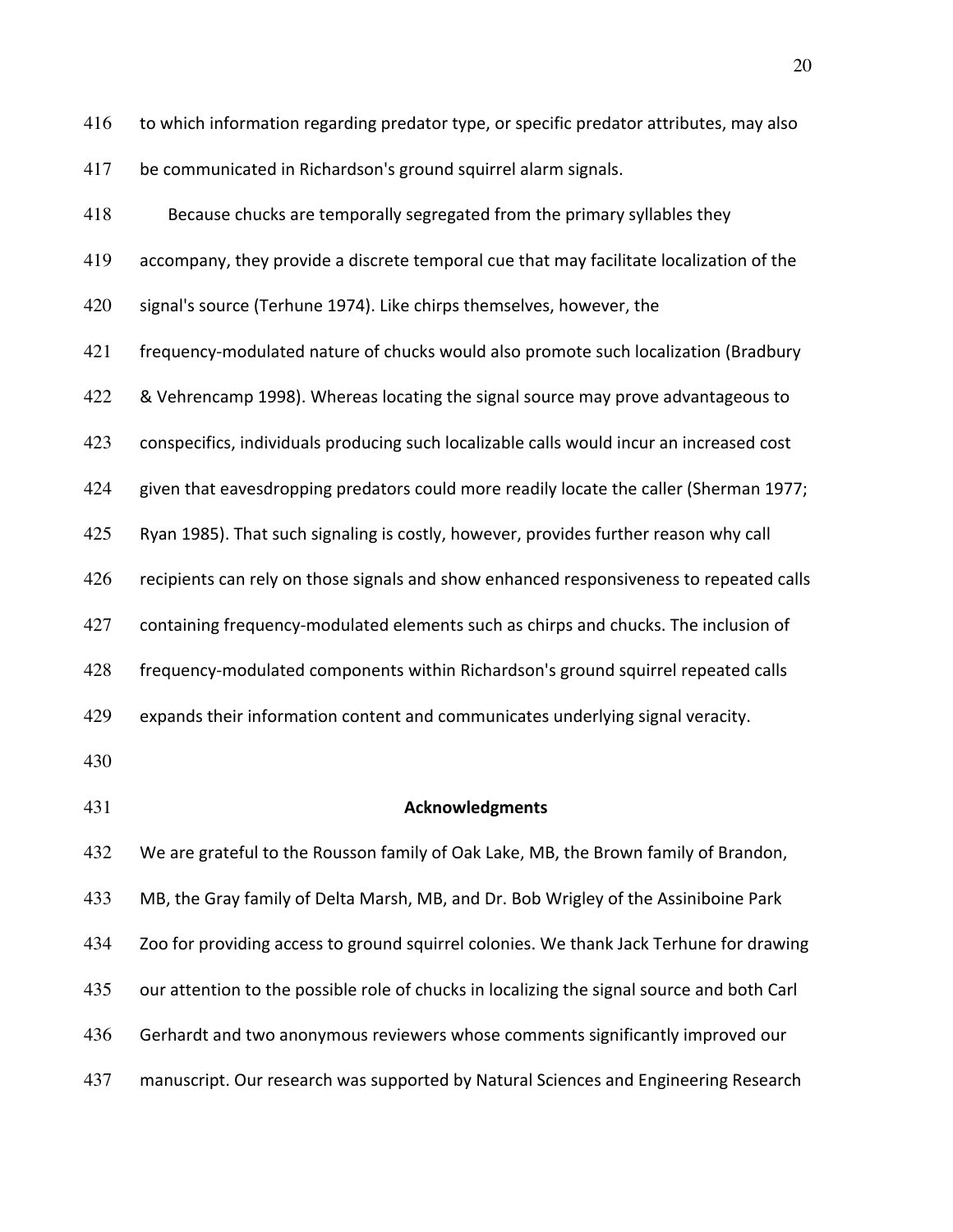- 438 Council of Canada (NSERC) Undergraduate Summer Research Awards and NSERC
- 439 Postgraduate Scholarships awarded to JLS and DRW, and by NSERC Discovery Grants
- 440 awarded to JFH. This is paper 310 of the Delta Marsh Field Station.
- 441
- 442 **References**
- 443 **Bayly, K. L. & Evans, C. S.** 2003. Dynamic changes in alarm call structure: a strategy for
- 444 reducing conspicuousness to avian predators? Behaviour, 140, 353-369.
- 445 **Blumstein, D. T.** 1995. Golden marmot alarm calls: I. The production of
- 446 situationally-specific vocalizations. *Ethology*, **100**, 113-125.
- **Blumstein, D. T.** 1999. Alarm calling in three species of marmots. *Behaviour*, 136,
- 448 731-757.
- 449 **Blumstein, D. T. & Arnold, W.** 1995. Situational specificity in alpine marmot alarm
- 450 communication. *Ethology*, **100**, 1-13.
- 451 **Bradbury, J. W. & Vehrencamp, S. L.** 1998. *Principles of Animal Communication*. Sinauer
- 452 Associates Inc., Sunderland, MA.
- 453 **Cheney, D. L. & Seyfarth, R. M.** 1988. Assessment of meaning and the detection of
- 454 unreliable signals by vervet monkeys. Animal Behaviour, 36, 477-486.
- 455 **Davis, L. S.** 1984. Alarm calling in Richardson's ground squirrels (Spermophilus
- 456 *richardsonii*). Zeitschrift für Tierpsychologie, 66, 152-164.
- 457 **Evans, C. S., Evans, L. & Marler, P.** 1993. On the meaning of alarm calls: functional
- 458 reference in an avian vocal system. Animal Behaviour, **46**, 23-38.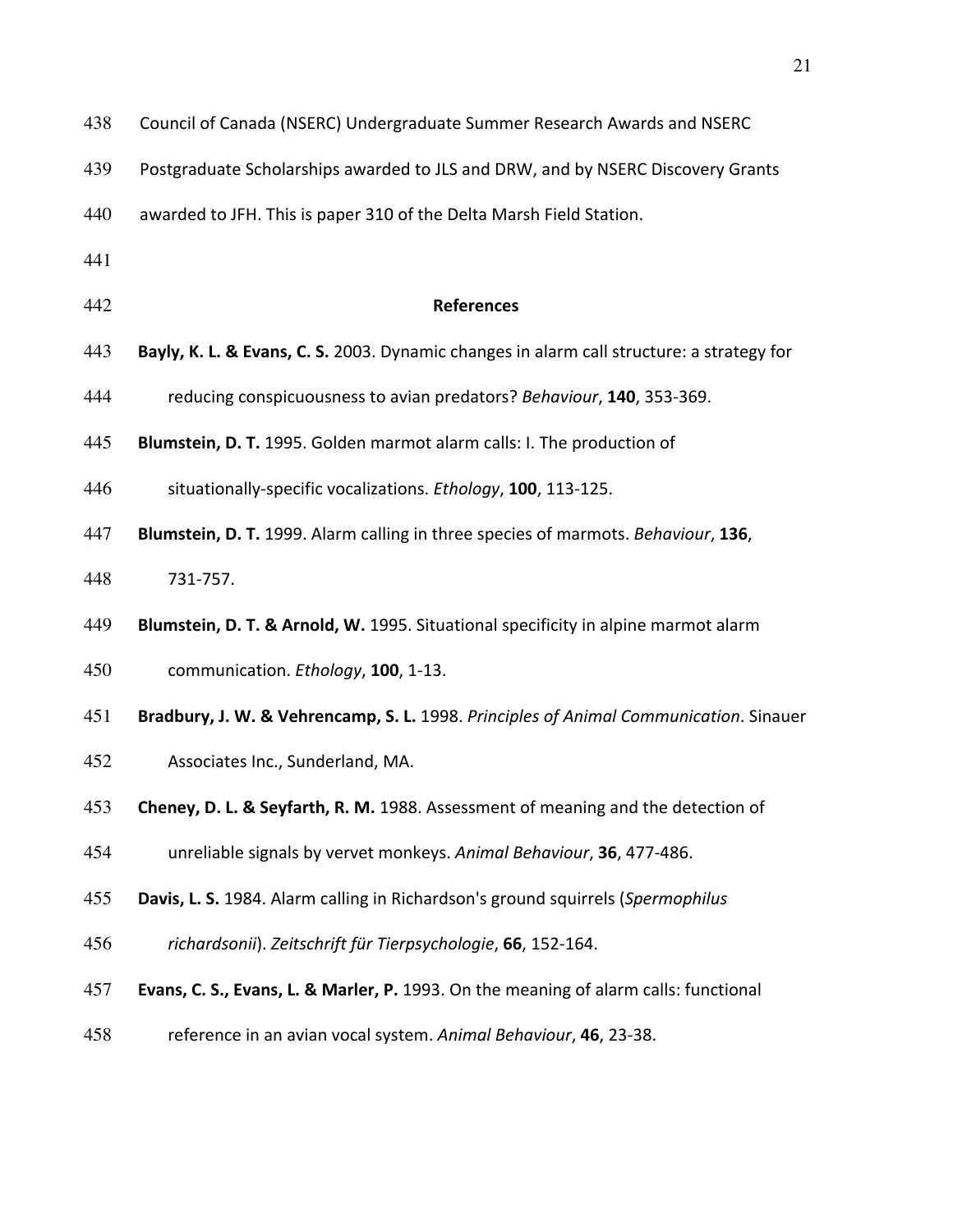- 459 **Ficken, M. S.** 1989. Acoustic characteristics of alarm calls associated with predation risk
- 460 in chickadees. Animal Behaviour, **39**, 400-401.
- 461 **Gyger, M., Marler, P. & Pickert, R.** 1987. Semantics of an avian alarm call system: the
- 462 male domestic fowl, *Gallus domesticus*. *Behaviour*, **102**, 15-40.
- 463 **Hare, J. F.** 1998. Juvenile Richardson's ground squirrels, Spermophilus richardsonii,
- 464 discriminate among individual alarm callers. Animal Behaviour, **55**, 451-460.
- **465 Hare, J. F. & Atkins, B. A.** 2001. The squirrel that cried wolf: reliability detection by
- 466 Richardson's\*ground\*squirrels\*(*Spermophilus,richardsonii*).\**Behavioral,Ecology,and,*
- 467 **Sociobiology**, **51**, 108-112.
- 468 **Holmes, W. G.** 1984. Predation risk and foraging behavior of the hoary marmot in
- 469 Alaska. *Behavioral Ecology and Sociobiology*, **15**, 293-301.
- 470 **Klump, G. M. & Shalter, M. D.** 1984. Acoustic behaviour of birds and mammals in the
- 471 predator context. Zeitschrift für Tierpsychologie, **66**, 189-225.
- 472 **Koeppl, J. W., Hoffman, R. S. & Nadler, C. F.** 1978. Pattern analysis of acoustical
- 473 behavior in four species of ground squirrels. *Journal of Mammalogy*, **59**, 677-696.
- 474 **Lima, S. L. & Dill, L. M.** 1990. Behavioural decisions made under the risk of predation: a
- 475 review and prospectus. *Canadian Journal of Zoology*, **68**, 619-640.
- 476 **Macedonia, J. M. & Evans, C. S.** 1993. Variation among mammalian alarm call systems
- 477 and the problem of meaning in animal signals. *Ethology*, **93**, 177-197.
- 478 **Machlis, L., Dodd, P. W. D. & Fentress, J. C. 1978.** The pooling fallacy: problems arising
- 479 when individuals contribute more than one observation to the data set. Zeitschrift
- 480 *für Tierpsychologie*, **68**, 201-214.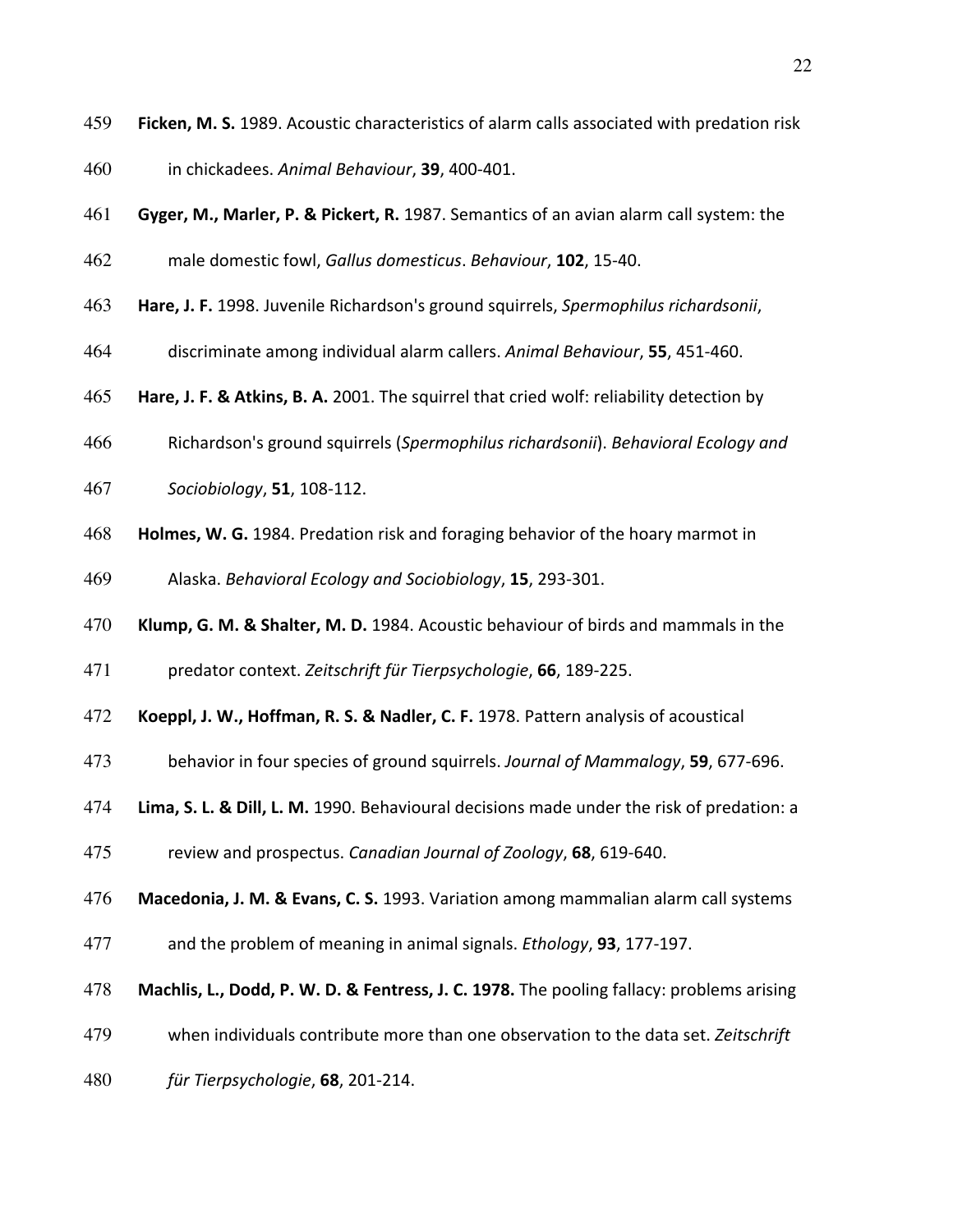| 481 |  |  | <b>MacWhirter, R.B. 1992.</b> Vocal and escape responses of Columbian ground squirrels to |
|-----|--|--|-------------------------------------------------------------------------------------------|
|-----|--|--|-------------------------------------------------------------------------------------------|

- 482 simulated terrestrial and aerial predator attacks. *Ethology*, **91**, 311-325. Marler, P.
- 483 1955. Characteristics of some animal calls. *Nature*, **176**, 6-8.
- 484 **Michener, G. R. & Koeppl, J. W.** 1985. Spermophilus richardsonii. Mammalian Species,
- 485 **243**, 1-8.
- 486 **Owings, D. H. & Hennessy, D. F.** 1984. The importance of variation in sciurid visual and
- 487 vocal communication. In: The Biology of Ground-dwelling Squirrels (Ed. by J. O. Murie
- 488 & G.R. Michener), pp. 169-200, University of Nebraska Press, Nebraska,
- 489 **Owings, D. H., Hennessy, D. F., Leger, D. W. & Gladney, A. B.** 1986. Different functions
- 490 of 'alarm' calling for different time scales: a preliminary report on ground squirrels.
- 491 **Behaviour, 99, 101-116.**
- 492 **Pereira, M. E. & Macedonia, J. M.** 1991. Ringtailed lemur anti-predator calls denote
- 493 predator class, not response urgency. Animal Behaviour, **41**, 543-544.
- 494 **Rand, A. S. & Ryan, M. J.** 1981. The adaptive significance of a complex vocal repertoire
- 495 in a neotropical frog. Zeitschrift für Tierpsychologie, **57**, 209-214.
- 496 **Ryan, M. J.** 1985. *The Túngara Frog A Study in Sexual Selection and Communication.*
- 497 The University of Chicago Press, Chicago IL. 230 pp.
- 498 **Ryan, M. J., Tuttle, M. D. & Rand, A. S.** 1982. Bat predation and sexual advertisement in
- 499 a Neotropical frog. American Naturalist, 119, 136-139.
- 500 **Schleidt, W. M.** 1973. Tonic communication: continual effects of discrete signs in animal
- 501 communication systems. *Journal of Theoretical Biology*, **42**, 359-386.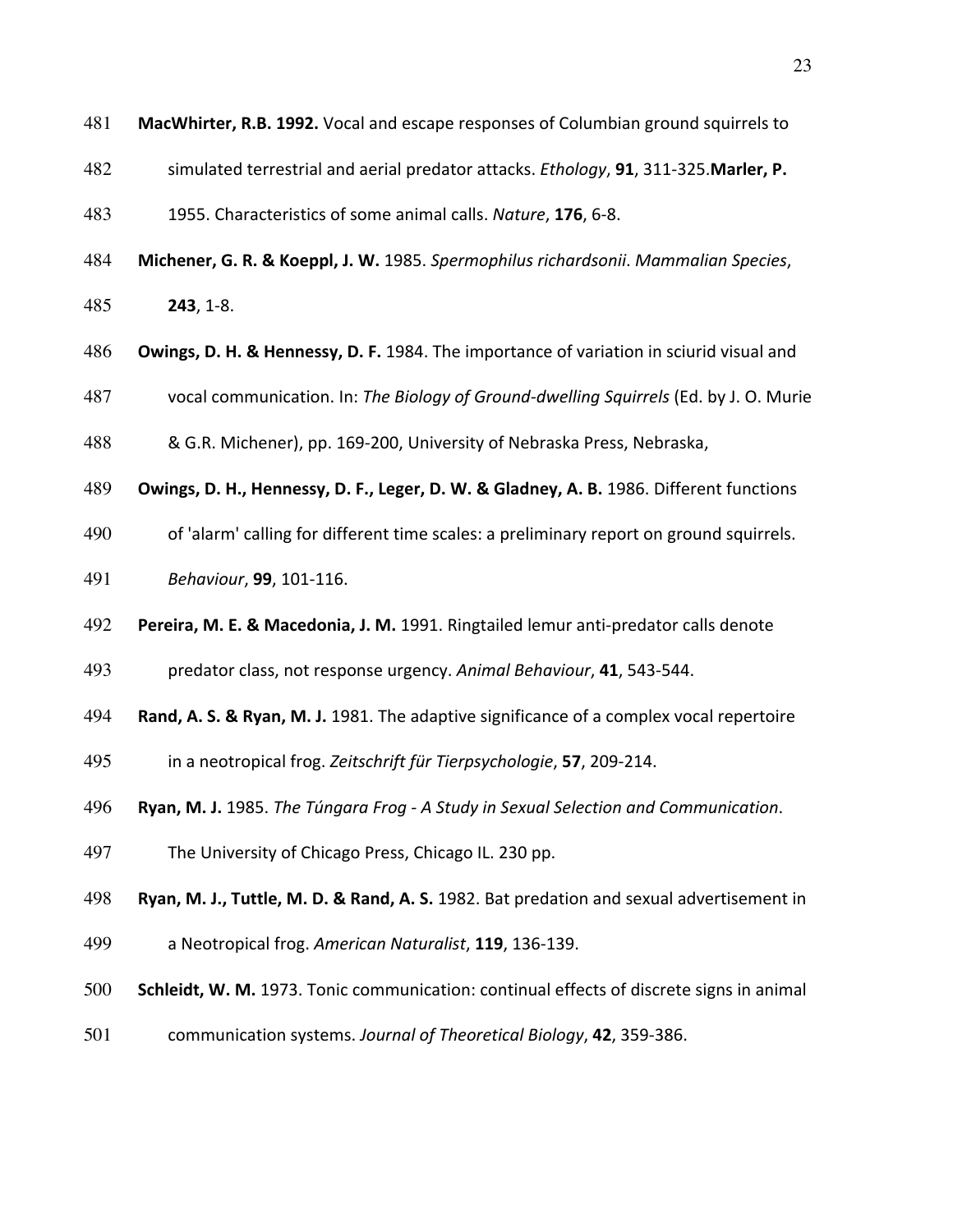- 502 **Seyfarth, R. M., Cheney, D. L. & Marler, P.** 1980. Vervet monkey alarm calls: semantic
- 503 communication in a free-ranging primate. Animal Behaviour, 28, 1070-1094.
- 504 **Sherman, P. W.** 1977. Nepotism and the evolution of alarm calls. *Science*, 197,
- 505 1246-1253.
- 506 **Sloan, J. L. & Hare, J. F.** 2004. Monotony and the information content of Richardson's
- 507 ground squirrel (*Spermophilus richardsonii*) repeated calls: tonic communication or
- 508 signal certainty? *Ethology*, **110**, 147-156.
- 509 **Slobodchikoff, C. N., Kiriazis, J., Fischer, C. & Creef, E.** 1991. Semantic information
- 510 distinguishing individual predators in the alarm calls of Gunnison's prairie dogs.
- 511 **Animal Behaviour, 42, 713-719.**
- 512 **Terhune, J. M.** 1974. Directional hearing of a harbor seal in air and water. *Journal of the*
- 513 Acoustic Society of America, **56**, 1862-1865.
- 514 **Warkentin, K. J., Keeley, A. T. H. & Hare, J. F.** 2001. Repetitive calls of juvenile
- 515 Richardson's ground squirrels (Spermophilus richardsonii) communicate response
- 516 urgency. *Canadian Journal of Zoology*, **79**, 569-573.
- 517 **Wilson, D. R. & Hare, J. F.** 2003. Richardson's ground squirrels (*Spermophilus*
- 518 *richardsonii*) do not communicate predator movements via changes in call rate.
- 519 *Canadian Journal of Zoology*, **81**, 2026-2031.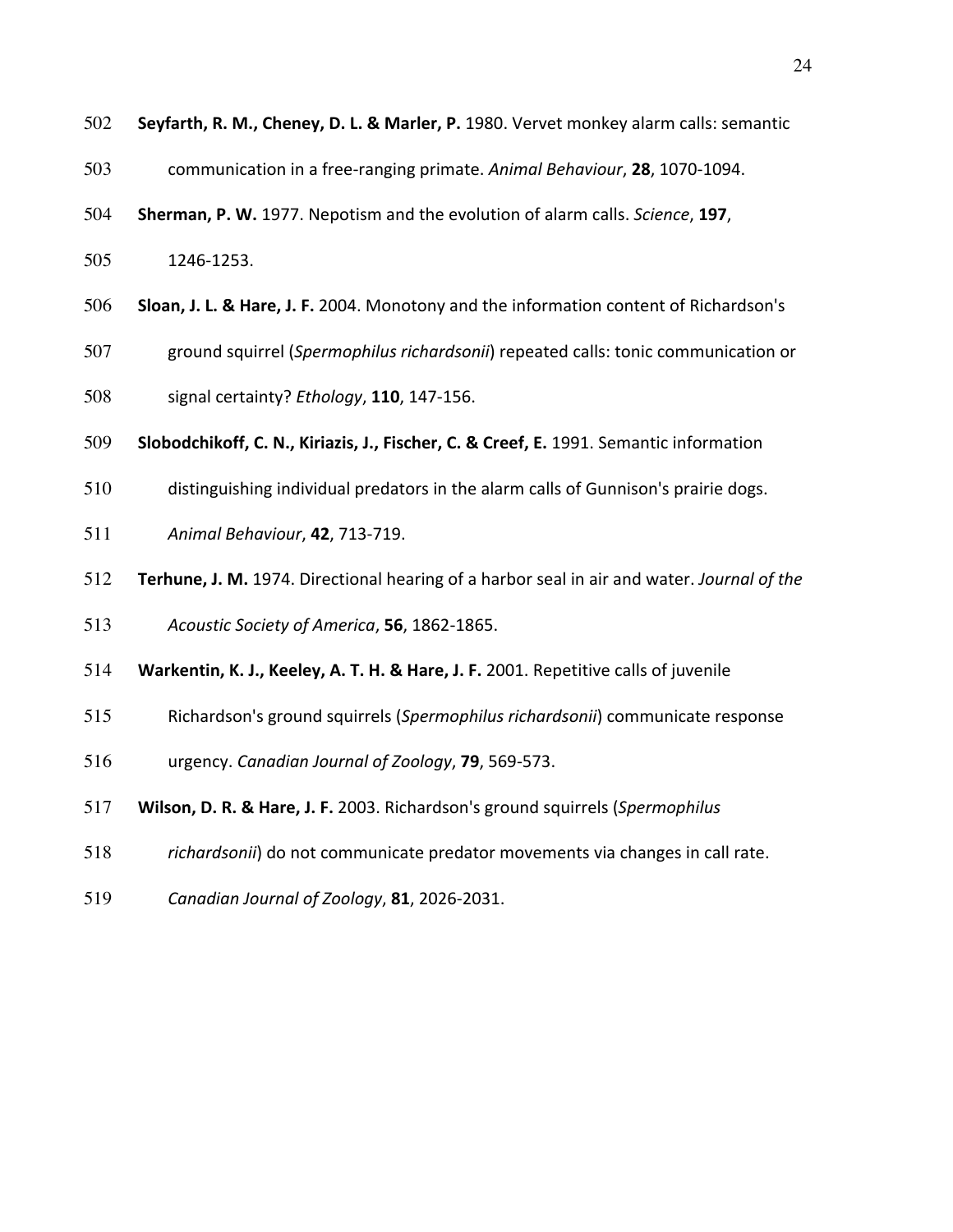|     |                                   |                |                |                |                |                | Table 1. Pear Sound pressure lever (mean 1 SE up) or the lour munaruson's ground squirrer can types (ii – 15 exemplars |  |  |  |  |  |  |  |
|-----|-----------------------------------|----------------|----------------|----------------|----------------|----------------|------------------------------------------------------------------------------------------------------------------------|--|--|--|--|--|--|--|
| 521 | 15 and 25 m from the loudspeaker. |                |                |                |                |                |                                                                                                                        |  |  |  |  |  |  |  |
| 522 |                                   |                |                |                |                |                |                                                                                                                        |  |  |  |  |  |  |  |
| 523 | Call Type                         |                |                |                |                |                |                                                                                                                        |  |  |  |  |  |  |  |
| 524 |                                   |                | Whistle-like   |                | Chirp-like     |                |                                                                                                                        |  |  |  |  |  |  |  |
| 525 | <b>Distance From Speaker</b>      | With Chuck     | No Chuck       | With Chuck     | No Chuck       | $F_{3,56}$ , P |                                                                                                                        |  |  |  |  |  |  |  |
| 526 | 15 <sub>m</sub>                   | $62.7 \pm 1.0$ | $61.0 \pm 0.8$ | $60.3 \pm 0.5$ | $60.4 \pm 0.8$ | 2.05, 0.12     |                                                                                                                        |  |  |  |  |  |  |  |
| 527 | 25 <sub>m</sub>                   | $58.5 \pm 0.8$ | $58.0 \pm 0.6$ | $57.8 \pm 0.5$ | $58.1 \pm 0.6$ | 0.22, 0.88     |                                                                                                                        |  |  |  |  |  |  |  |

520 Table 1. Peak sound pressure level (mean ± SE dB) of the four Richardson's ground squirrel call types (n = 15 exemplars/ call type) at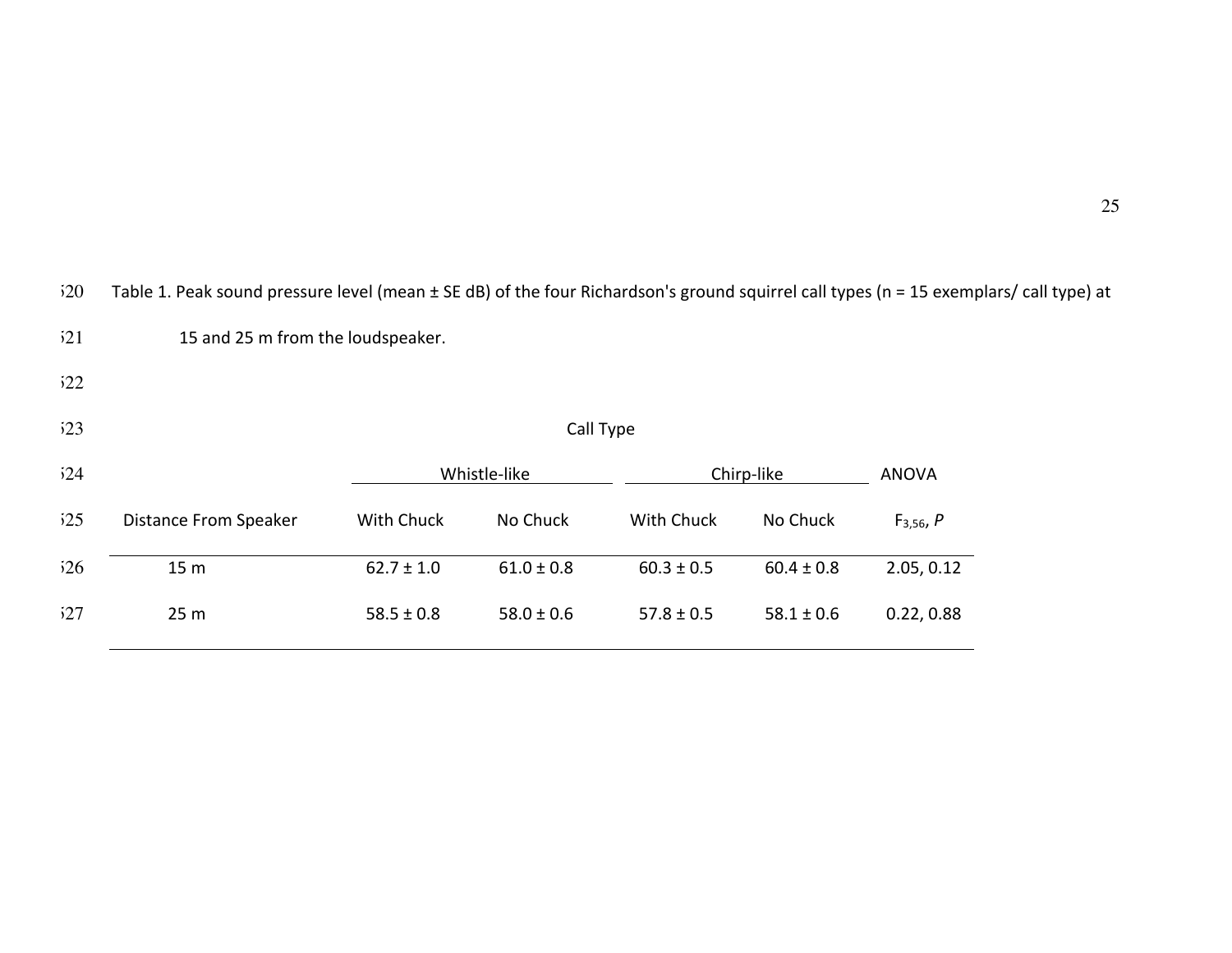| 528 |  |  | Table 2. Comparison of chuck parameters (mean $\pm$ SE) in male-versus |
|-----|--|--|------------------------------------------------------------------------|
|-----|--|--|------------------------------------------------------------------------|

529 female-produced Richardson's ground squirrel alarm calls.

530

531 Sex of Caller 532 Call Attribute Male (N = 5) Female (N = 7)  $Z_c$  *P* 533 Proportion of syllables  $0.85 \pm 0.09$   $0.90 \pm 0.02$  0.49 0.62 534 with a chuck 535 Chuck duration (msec) 22.5 ± 4.4 19.9 ± 3.5 0.65 0.52 536 Latency to chuck (msec)  $20.9 \pm 3.4$   $24.8 \pm 3.6$  0.73 0.46 537 Minimum frequency (KHz)  $3.18 \pm 0.15$   $3.76 \pm 0.29$  1.22 0.22 538 Maximum frequency (KHz) 5.86 ± 0.41 6.31 ± 0.28 0.89 0.37 539 Frequency change (KHz)  $2.68 \pm 0.35$   $2.56 \pm 0.42$  0.57 0.57 540 Frequency rate change  $0.13 \pm 0.01$   $0.13 \pm 0.01$  0.41 0.68  $541$  (KHz / msec) 542 Frequency drop from primary  $3.40 \pm 0.64$  2.45  $\pm$  0.32 1.06 0.29 543 offset to chuck onset (KHz)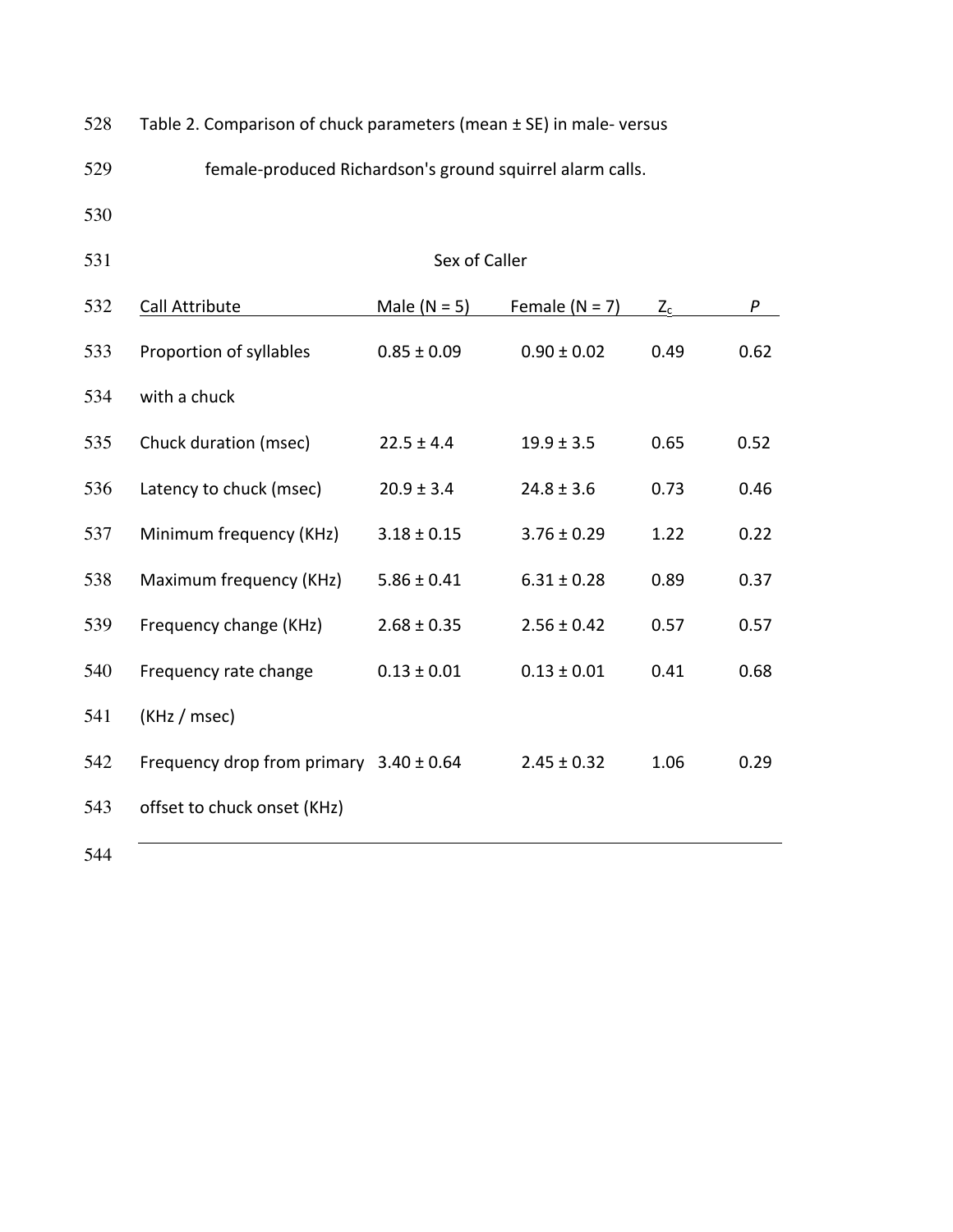| 545 | Table 3. Amplitude type of preceding primary syllables and majority ( $\geq$ 75%) of primary |           |                                   |       |                         |             |  |  |  |  |
|-----|----------------------------------------------------------------------------------------------|-----------|-----------------------------------|-------|-------------------------|-------------|--|--|--|--|
| 546 | syllables in calls with and without an accompanying chuck (note: "other"                     |           |                                   |       |                         |             |  |  |  |  |
| 547 | includes bi-peaked, multi-peaked and ascending) in Richardson's ground                       |           |                                   |       |                         |             |  |  |  |  |
| 548 | squirrel alarm calls.                                                                        |           |                                   |       |                         |             |  |  |  |  |
| 549 |                                                                                              |           |                                   |       |                         |             |  |  |  |  |
| 550 |                                                                                              |           | Preceding Syllable Amplitude Type |       | Majority Amplitude Type |             |  |  |  |  |
| 551 |                                                                                              |           | Descending                        | Other | Descending              | Other       |  |  |  |  |
| 552 | Chucks                                                                                       | Yes       | 8                                 | 4     | 12                      | $\mathbf 0$ |  |  |  |  |
| 553 | Present?                                                                                     | <b>No</b> | 0                                 | 6     | $\mathbf 0$             | 6           |  |  |  |  |
| 554 |                                                                                              |           |                                   |       |                         |             |  |  |  |  |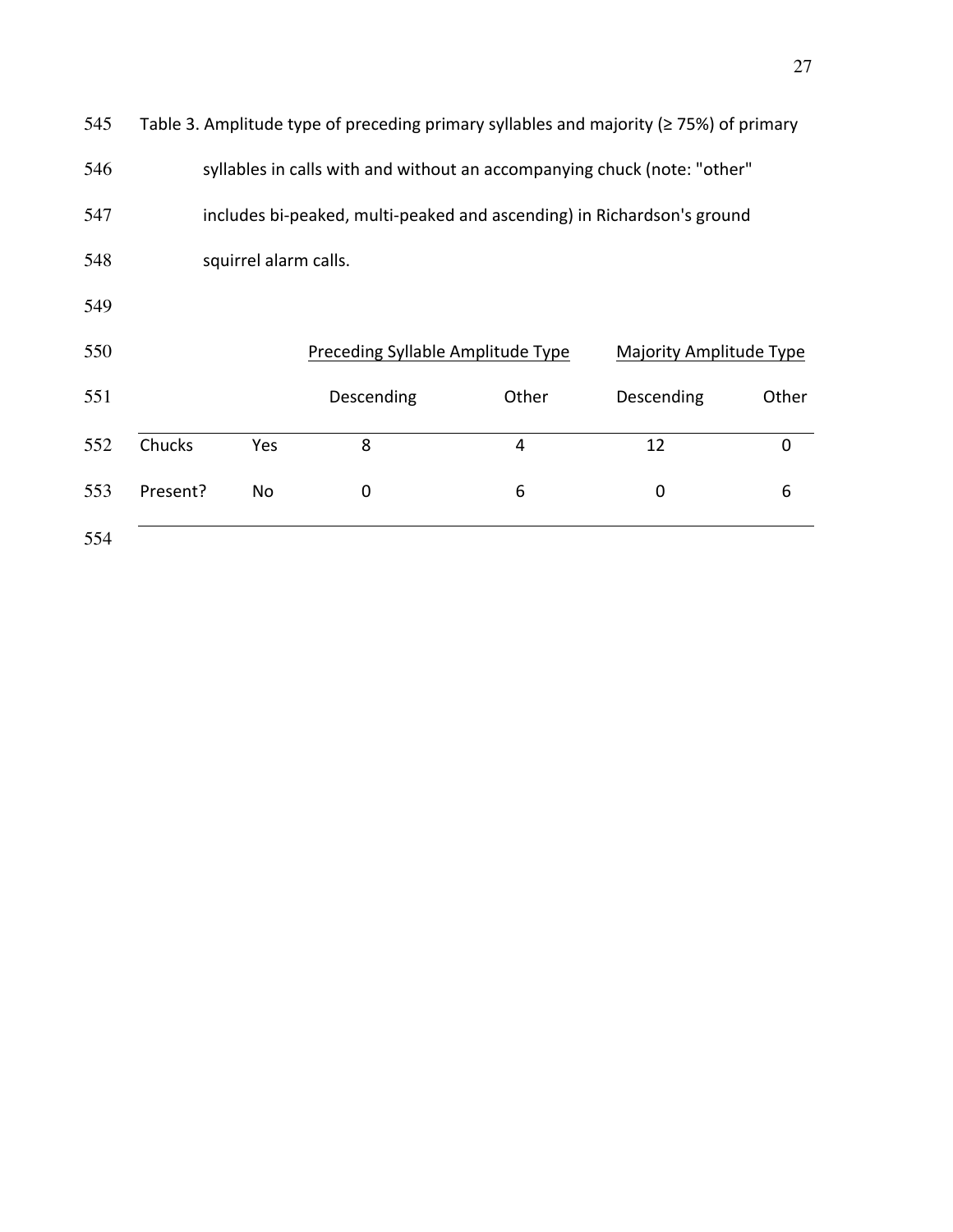| 555 | Table 4. Frequency type of preceding primary syllables and the majority ( $\geq$ 75%) of |     |                                   |          |                                |          |  |  |  |  |
|-----|------------------------------------------------------------------------------------------|-----|-----------------------------------|----------|--------------------------------|----------|--|--|--|--|
| 556 | syllables in calls with and without an accompanying chuck in Richardson's                |     |                                   |          |                                |          |  |  |  |  |
| 557 | ground squirrel alarm calls.                                                             |     |                                   |          |                                |          |  |  |  |  |
| 558 |                                                                                          |     |                                   |          |                                |          |  |  |  |  |
| 559 |                                                                                          |     | Preceding Syllable Frequency Type |          | <b>Majority Frequency Type</b> |          |  |  |  |  |
| 560 |                                                                                          |     | Descending                        | Constant | Descending                     | Constant |  |  |  |  |
| 561 | Chucks                                                                                   | Yes | 0                                 | 12       | $\Omega$                       | 12       |  |  |  |  |
| 562 | Present?                                                                                 | No  | 6                                 | 0        | 6                              | 0        |  |  |  |  |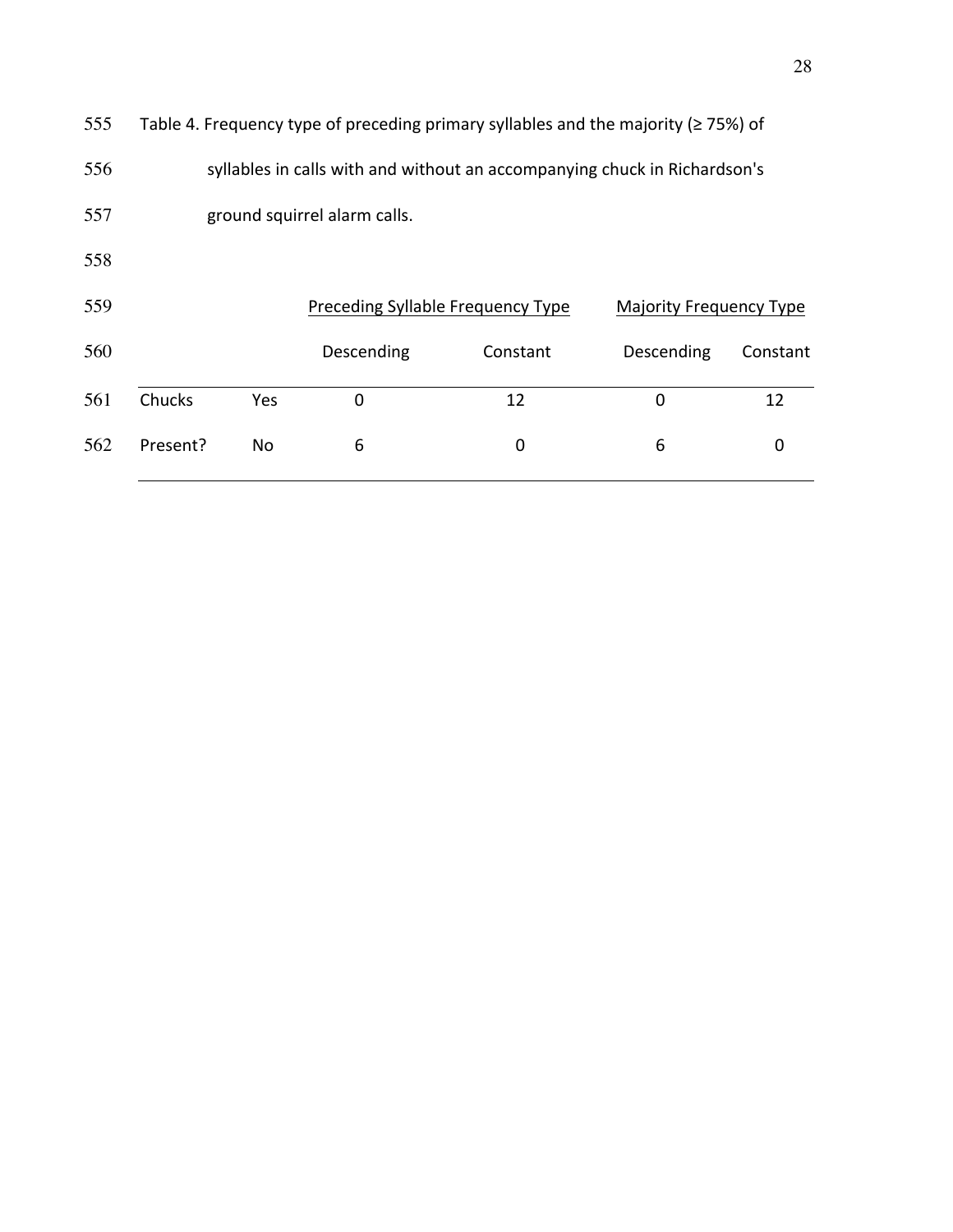563 Table 5. Summary of contextual influences on chuck production in Richardson's ground squirrel alarm calls.

| 565 |                          | Logistic Likelihood |            |                  |                                         |      |
|-----|--------------------------|---------------------|------------|------------------|-----------------------------------------|------|
| 566 | Variable                 | $Logit(P) =$        | Chi-Square | $\boldsymbol{P}$ | Correct Predictions Effect Size $(R^2)$ |      |
| 567 | Date                     | 15.07 - 0.08x       | 2.18       | 0.14             | 70%                                     | 0.08 |
| 568 | Time                     | $4.45 - 0.39x$      | 0.75       | 0.38             | 60%                                     | 0.03 |
| 569 | Cloud Cover              | $0.91 - 0.39x$      | 0.43       | 0.51             | 65%                                     | 0.02 |
| 570 | Wind Speed               | $0.67 - 0.13x$      | 0.03       | 0.87             | 65%                                     | 0.00 |
| 571 | Caller/Observer Distance | $4.79 - 0.68x$      | 2.95       | 0.09             | 69%                                     | 0.12 |
| 572 | Caller/Hat Distance      | $5.90 - 2.50x$      | 11.40      | 0.00             | 85%                                     | 0.44 |
|     |                          |                     |            |                  |                                         |      |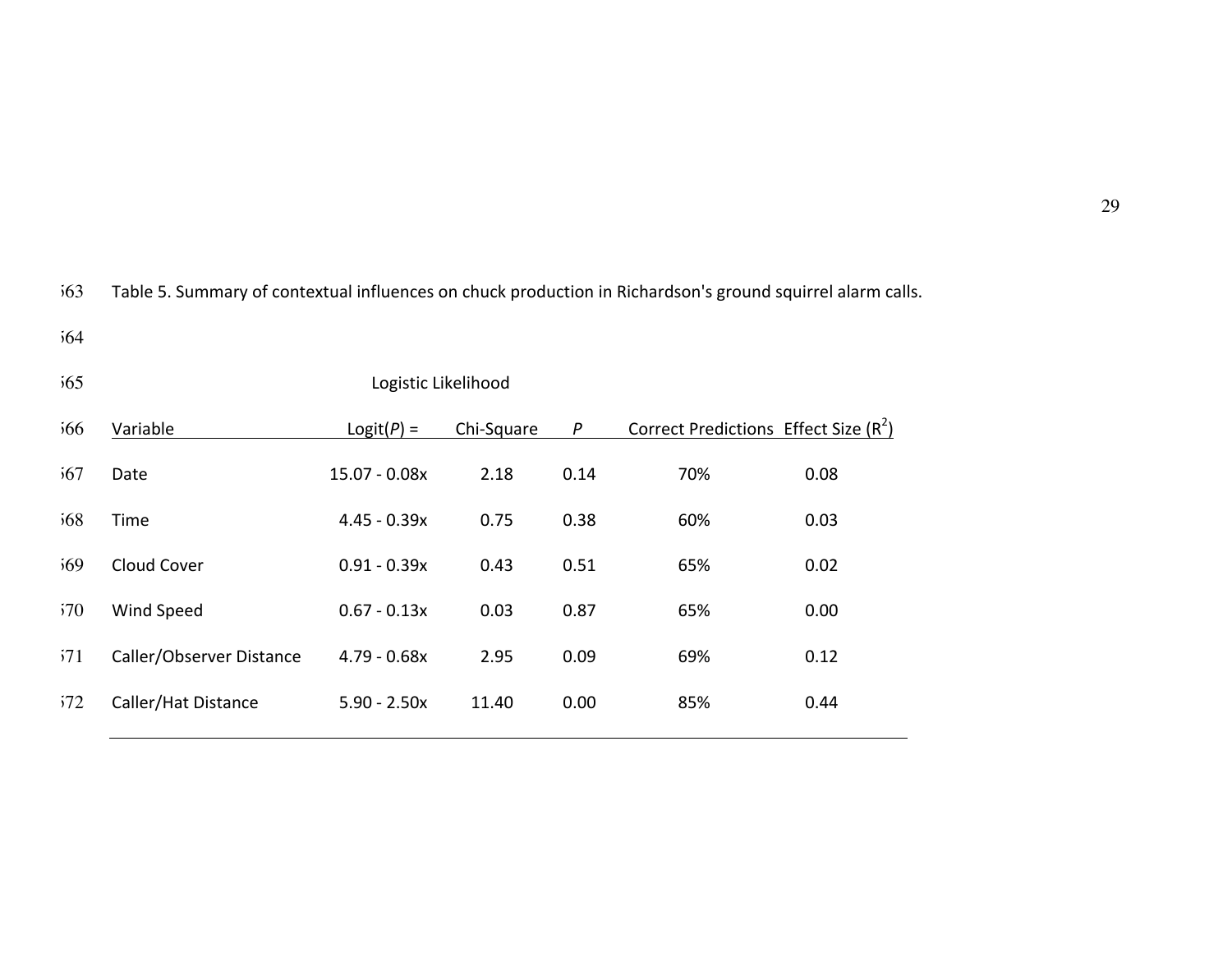573 Table 6. The influence of primary syllable type, chuck presence and their interaction on the vigilance responses of Richardson's

| 574 | ground squirrel call recipients. Results are shown as mean $\pm$ SE sec (N). |
|-----|------------------------------------------------------------------------------|
|-----|------------------------------------------------------------------------------|

|  | ٦<br>۰. |  |
|--|---------|--|
|  |         |  |

| 576 |                                             | Call Type            |                                                                |                    |                    |                            | Significance Tests |                                                                |  |
|-----|---------------------------------------------|----------------------|----------------------------------------------------------------|--------------------|--------------------|----------------------------|--------------------|----------------------------------------------------------------|--|
| 577 |                                             | Whistle-like         |                                                                | Chirp-like         |                    | 1° Syllable                | Chuck              | Interaction                                                    |  |
| 578 | Dependent Variable                          | With Chuck           | No Chuck                                                       | With Chuck         | No Chuck           | <u>F<sub>1,53</sub>, P</u> | $F_{1,53}P$        | <u>F<sub>1,53</sub>, P</u>                                     |  |
| 579 | Initial Vigilance Duration (sec)            | $7.4 \pm 3.1(14)$    | $2.2 \pm 0.6$ (13)                                             | $12.9 \pm 3.7(15)$ | $6.6 \pm 1.7(15)$  | 3.4, 0.07                  |                    | 4.6, 0.04 0.0, 0.83                                            |  |
| 580 | Total Vigilance (Playback)                  | $0.6 \pm 0.1$ (14)   | $0.4 \pm 0.1$ (13)                                             | $0.7 \pm 0.1$ (15) | $0.6 \pm 0.1$ (15) | 6.5, 0.01                  |                    | 7.2, 0.01 0.0, 0.89                                            |  |
| 581 | Total Vigilance (Post-playback)             | $0.5 \pm 0.1$ (14)   | $0.5 \pm 0.1$ (13)                                             | $0.7 \pm 0.1$ (15) | $0.4 \pm 0.1$ (15) | 0.2, 0.68                  |                    | 4.5, 0.04 3.7, 0.06                                            |  |
| 582 | Orientation to Source (*F <sub>1.54</sub> ) | $74.3 \pm 12.1$ (15) | $100.0 \pm 17.3$ (14) $84.3 \pm 14.3$ (14) $54.0 \pm 9.0$ (10) |                    |                    |                            |                    | $1.8^*$ , 0.18 0.0 <sup>*</sup> , 0.86 4.4 <sup>*</sup> , 0.04 |  |